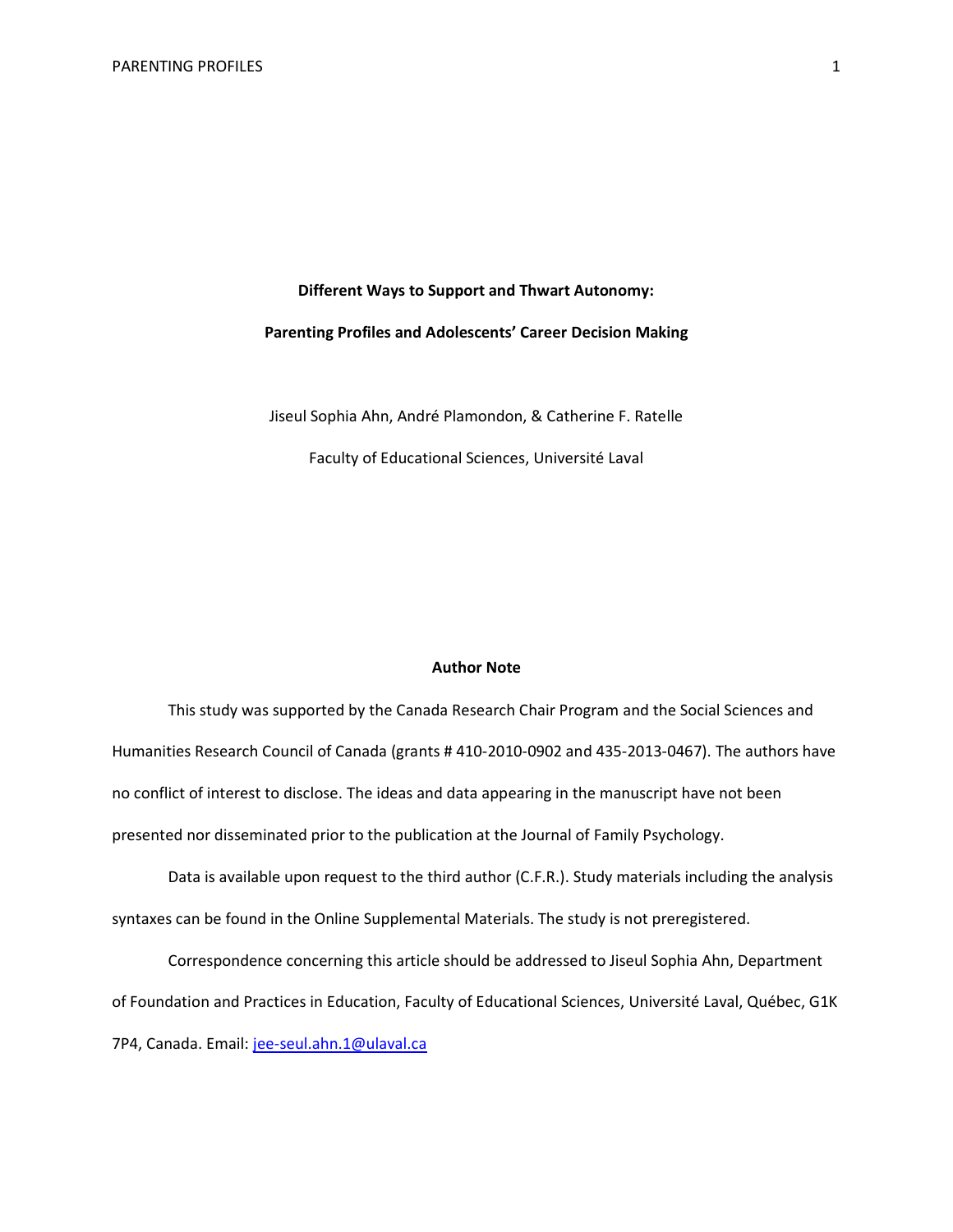#### **Abstract**

Grounded in self-determination theory, this study aimed to (1) identify profiles of parental autonomy support and control and (2) examine how these profiles predict indicators of adolescents' career development (i.e., autonomy and competence in career exploration, and indecision). To this end, we used three annual waves of data covering the postsecondary transition: the last two years of secondary school (T1 and T2) and one year after graduation (T3). The sample included 637 French-Canadian adolescents (54% girls; *Mage* at T1 = 14). Latent profile analyses were conducted to identify parenting profiles at T1 and T2, which were then associated with the indicators of career development at T2 and T3, respectively, while controlling for their autoregressive effects and sociodemographic information. Four comparable profiles were identified at both waves (i.e., *Autonomy Supported*, *Generally Controlled*, *Mixed*, and *Guilt Induced*), with a fifth profile (i.e., *High Expectations*) emerging only at T2. As expected, *Autonomy Supported* adolescents reported the highest levels of autonomy and competence, and the lowest levels of indecision at both T2 and T3. The expected maladaptive nature of the *Generally Controlled* profile, however, was found only at T3, when this profile of adolescents became clearly differentiated from the autonomy supported profile on their career development outcomes. Regardless of the saliency of one specific controlling strategy, parental control hampered adolescents' career development, undermining autonomy and competence in career decision making. These findings reiterate the benefits of autonomy support and the costs of parental control in adolescents' career development particularly in the long run.

*Keywords*: Parental autonomy support and control, adolescents' career development, postsecondary transition, latent profile analysis, emerging adulthood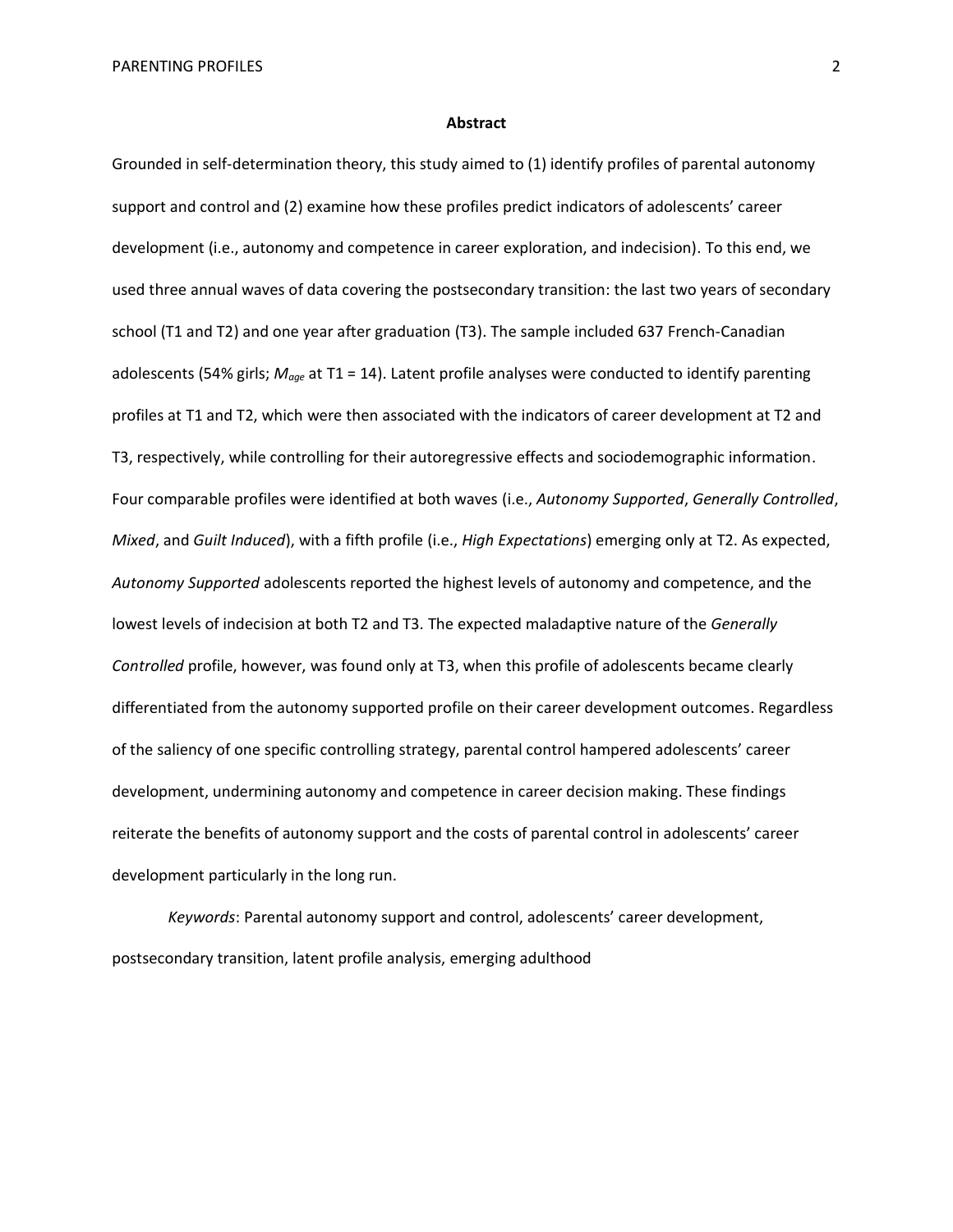The postsecondary transition is a critical period in which adolescents make their first consequential career choice—whether to go into the job market or pursue higher education. Parents continue to be a proximal source of support and guidance in this process of decision making (Dietrich & Kracke, 2009). One important role played by parents is to support and encourage adolescents' autonomy. Parental autonomy support helps adolescents to be self-directed and confident in exploring their self and the world of work (Kush & Cochran, 1993; Taveira & Moreno, 2003), which in turn equips them with the necessary skills and knowledge to make an optimal career choice.

While robust findings speak for the benefits of parental autonomy support and detriments of parental control on adolescents' well-being and career development (Cordeiro et al., 2018; Guay et al., 2006; Guay et al., 2003; Katz et al., 2018; Luyckx et al., 2007), most studies used a variable-oriented approach, which may not accurately capture the reality of parents. In real life, *not all* parents are absolutely autonomy supportive, or controlling (Grolnick, 2002). Rather, parents differ in the degree to which they engage in autonomy-supportive and controlling behaviors, with some parents combining these two styles of parenting while others showing a clearer dominance of one style. Person-oriented approaches can capture how different parenting behaviors combine within a person, which in turn allows us to answer questions, which are of central interest to this study: Are there different ways to be autonomy-supportive and controlling? Are such differences associated differentially with indicators adolescents' career development?

Guided by self-determination theory, this study attempted to fill this gap by identifying parenting profiles based on combinations of dimensions underlying autonomy support and control. By focusing on the postsecondary transition, we aimed to derive practical and theoretical implications about how parents can support and guide adolescents in this critical period of career development. **Self-Determination Theory**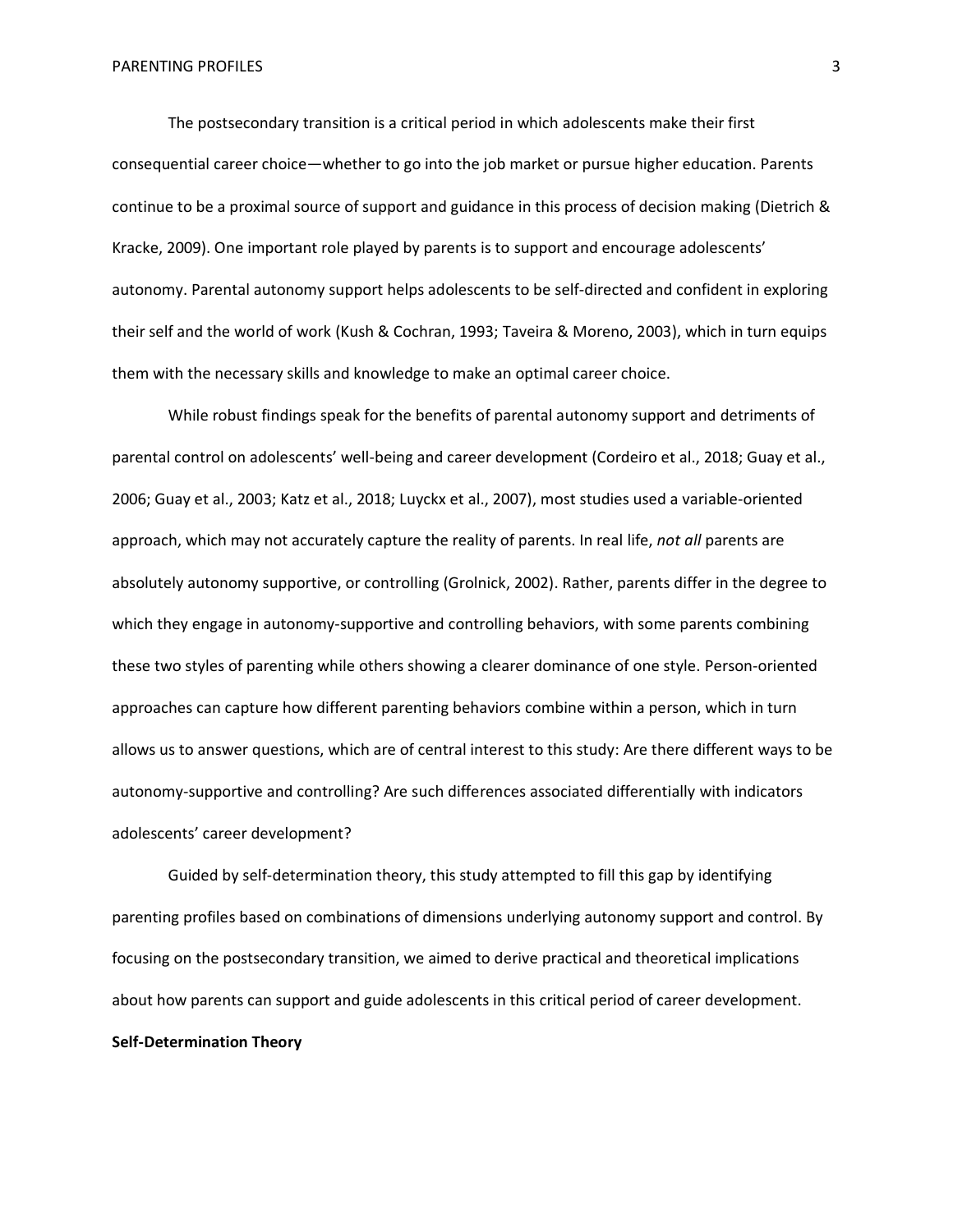Self-determination theory (SDT; Ryan & Deci, 2017) is a theory of motivation and human development that views basic psychological needs (for autonomy, competence, and relatedness) as essential "nutrients" to growth, wellness, and integration of the self. In this view, the satisfaction of these needs underpins the motivational foundation of optimal human development. That is, to the extent that adolescents experience need satisfaction in their career search, they are better positioned to actively explore and make a career choice that best expresses themselves (La Guardia, 2009). This optimal career development, however, does not happen in a vacuum but is heavily dependent on the quality of the social environment, one of which is their parents.

Parental autonomy support and control are two parenting styles that create a proximal context for adolescents' need satisfaction and career development (Joussemet et al., 2008; La Guardia, 2009). Autonomy support creates a climate of understanding where adolescents are encouraged to explore and make a career choice in line with their personal values and interests (Assor et al., 2020). Its dimensions include (1) acknowledging the child's feelings and perspective, (2) offering meaningful choices and opportunities for exploration and self-expression, and (3) providing rationales when making demands and implementing limits. In contrast, controlling parenting creates a climate of coercion where adolescents feel pressured to make a career choice that is in line with parents' expectations. Its dimensions include (1) using external motivations for compliance (e.g., rewards or threats of punishment), (2) inducing guilt or shame, and (3) imposing performance pressures upon which depends parental love. An increasing number of studies consistently report associations between autonomyrelated parenting and adolescent career developmental outcomes. When parents were autonomysupportive, adolescents showed greater engagement in exploration and a stronger commitment to their career choices (Assor et al., 2020; Cordeiro et al., 2018; Luyckx et al., 2007); they also experienced greater autonomy toward career activities and choices (Guay et al., 2003; Katz et al., 2018). On the contrary, controlling parenting predicted chronic career indecision and low self-efficacy (Guay, 2006).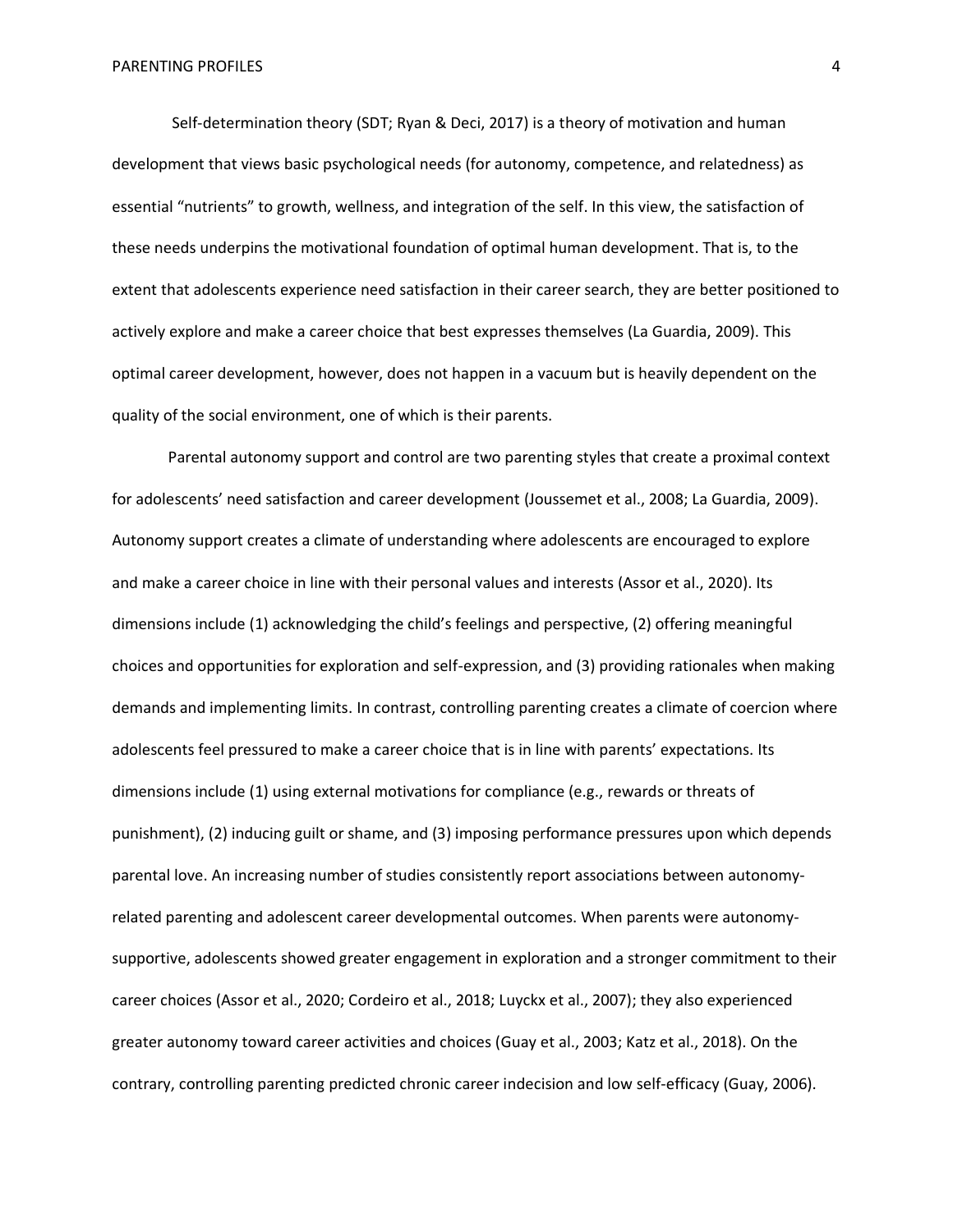# **Person-Oriented Approach to Parenting**

Despite the mounting literature on autonomy-supportive and controlling parenting, most of the prior studies employed a variable-oriented approach, which does not accurately capture the reality of parents. In real life, not all parents are absolutely autonomy supportive or controlling (Grolnick, 2002). Rather, parents differ in the degree to which they engage in autonomy-supportive and controlling behaviors, with some parents combining these two styles while others showing a clearer dominance of one style. At times, their well-meant intentions may come out—or are perceived by adolescents—as controlling. The variable-oriented approach, however, focuses on associations between variables and isolates the variance of autonomy support from the variance of controlling parenting to arrive at a single averaged estimate. While variable-oriented approaches can model co-occurrence of more than one parental behavior using interactions or moderations, they do so less efficiently when the goal of the study is to examine co-occurring patterns of *multiple* dimensions of parental behaviors within a person.

A person-oriented approach (Magnusson & Stattin, 2006) assumes that there are subgroups within a population that show heterogeneity in how a variable (e.g., autonomy support) relates to another (e.g., controlling parenting). For instance, in one group, two variables may be negatively associated, while in another group, they may show positive associations, thereby showing different directions of associations between the variables of interest. Moreover, the strength of the associations between the variables may differ by subgroups, with one group showing moderate associations, while another group showing weaker associations. Building upon this assumption, a person-oriented approach aims to group people based on how autonomy support and controlling parenting combine within a person as they naturally occur and co-occur.

Soenens et al. (2009)'s seminal work on a person-oriented approach to parenting found four profiles, which all showed contrasting patterns (negative associations) between autonomy support and controlling parenting. A recent study with Italian adolescents (Liga et al., 2018), however, showed a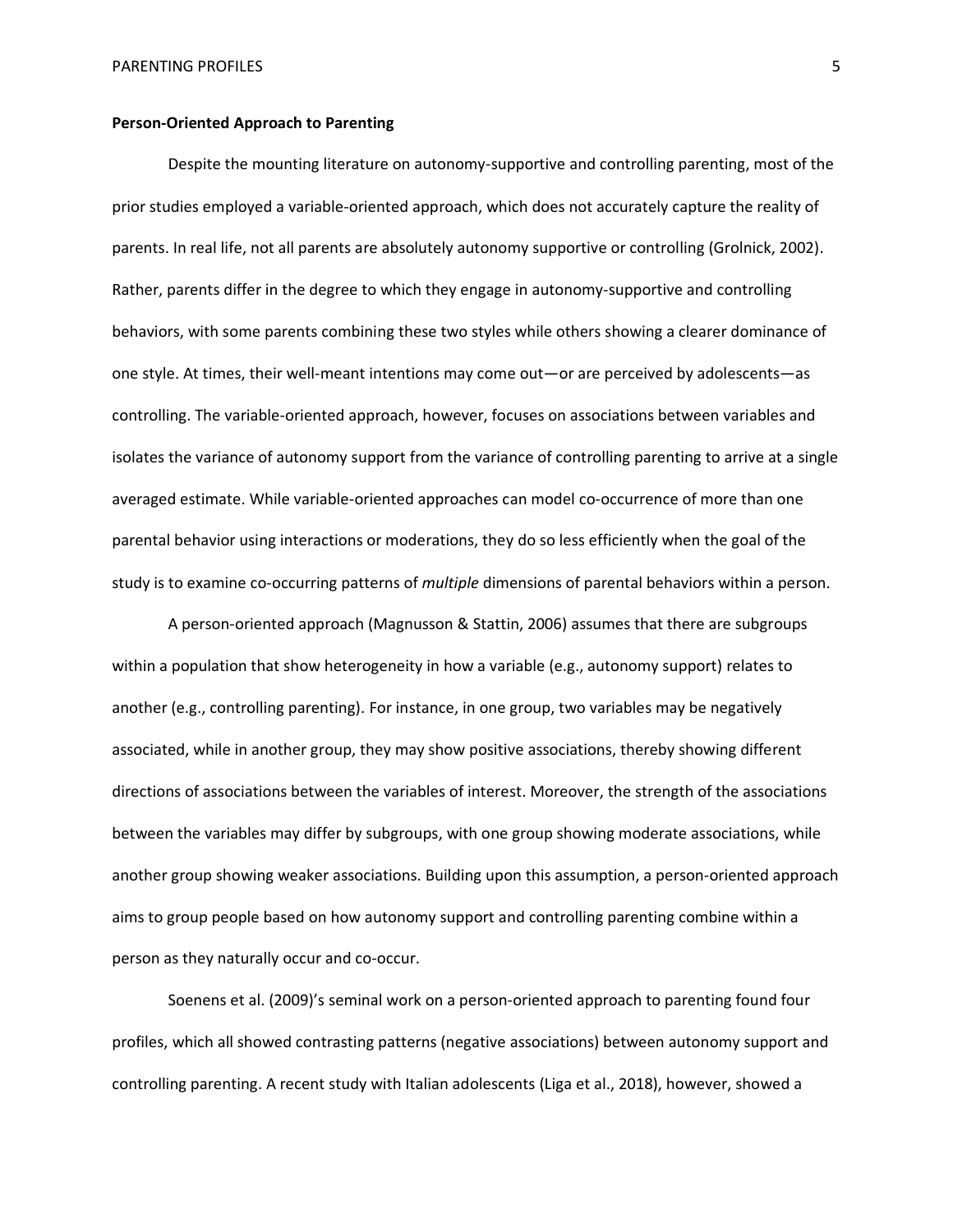slightly different picture. While two out of the four profiles showed contrasting patterns of autonomy support and control (i.e., high autonomy support and low control, and vice versa), the two other profiles showed an average level of autonomy support accompanied by different levels of control, one showing a moderately low level and another showing a moderately high level. Other studies on teaching styles in sport and classrooms found profiles similar to the ones reported in Liga et al.'s study, suggesting that these two behaviors can indeed co-occur (Amoura et al., 2015; Haerens et al., 2017; Matosic & Cox, 2014). One explanation for this co-occurrence is that some parents engage in a mixture of different autonomy-supportive and controlling behaviors. Recall that autonomy support and controlling parenting are two opposing interpersonal climates (of understanding and coercion), which are created by *specific* behaviors that parents manifest in their interaction with their adolescent child (e.g., providing rationales or using threats of punishment). Rather than using global levels, using dimensions of autonomy support and controlling parenting can help identify subgroups of parents displaying different ways of supporting and thwarting their child's autonomy.

# *Different ways to support and thwart autonomy*

A recent study among primary school students (Levitt et al., 2020) identified clusters of parents characterized by different types of controlling parenting, namely internally and externally controlling behaviors. Internally controlling behaviors are a covert form of control that involves manipulating the child's inner world by inducing guilt or withdrawing love; externally controlling behaviors are overt forms of control that involves threats of punishment or promises of rewards. Consistent with previous studies, Levitt et al. found that children in the low control profile showed less internalizing and externalizing problems and more autonomous self-regulation compraed to those in the high contorl profile. An interesting finding was the comparison of the children in profiles high in all vs. high in some controlling behaviors, who did not show any systematic differences in their outcomes. While Levitt et al.'s study included controlling behaviors only, a cluster analysis on sports coaches' behaviors (Matosic &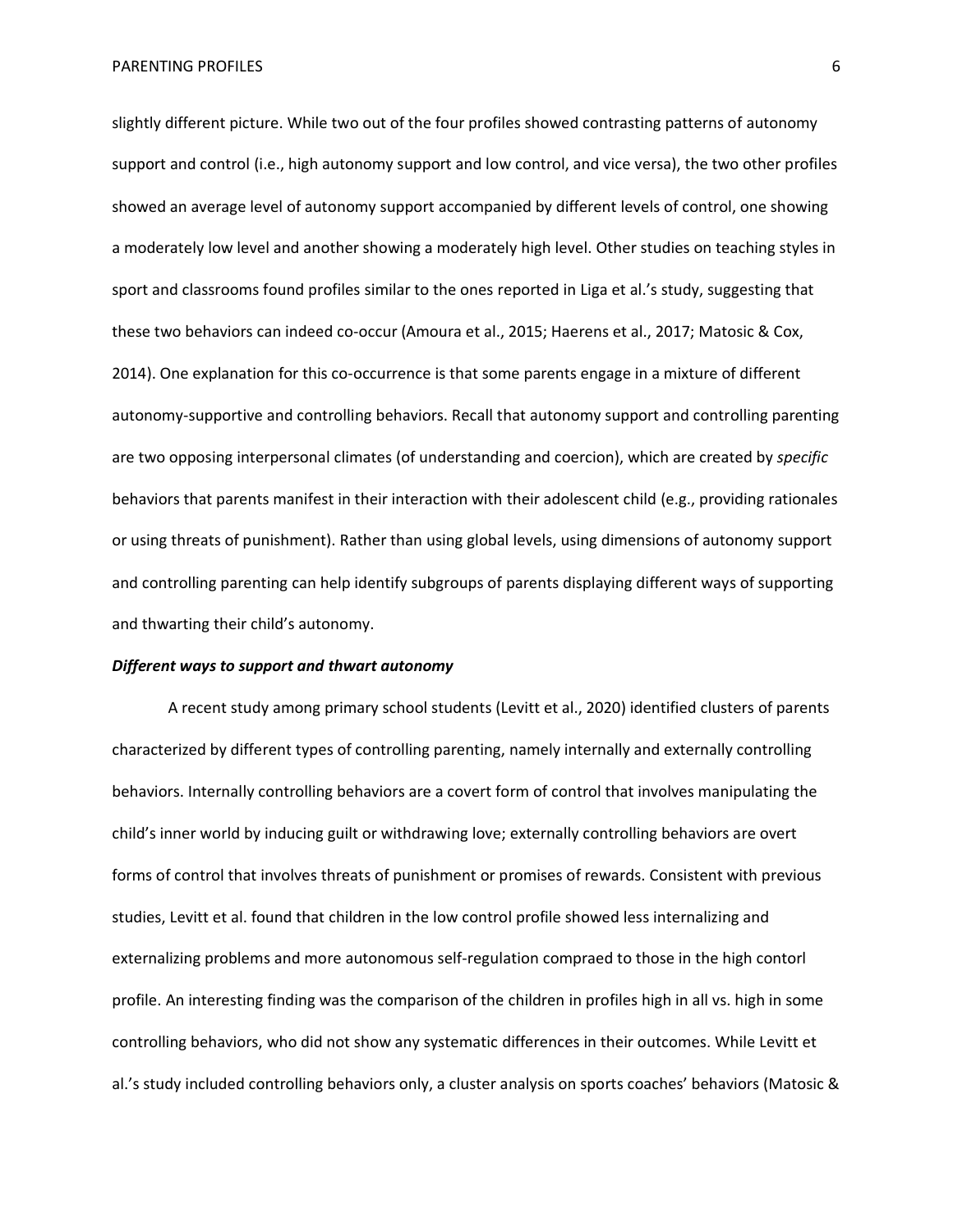PARENTING PROFILES **The State of the State of Table 1999 7 7** 

Cox, 2014) included the controlling behaviors as well as the global level of autonomy support. Matosic & Cox found four clusters of coaches characterized by different combinations of autonomy support and controlling behaviors: one autonomy-supportive profile (high in autonomy support, low in all controlling behaviors), a mixed profile (that reported the same level of autonomy support but with average levels of controlling behaviors and a distinctly high level in the use of rewards), and one controlling profile (high in all controlling behaviors, and low in autonomy support). As expected, the autonomy-supportive profile showed the most optimal outcomes in need satisfaction and motivation qualities, followed by the Mixed profile, with the controlling profile showing the lowest levels. While autonomy support was not distinguished by its dimensions, the findings from this study suggest that autonomy support and controlling behaviors can co-occur in different combinations, and these combinations show differential associations to adolescent outcomes.

Despite some recent findings suggesting the unique role of fathers in adolescents' career choices (Dietrich et al., 2011; Soenens & Vansteenkiste, 2005), in this study, we examined *maternal* behaviors only as a proxy of parenting. The findings on the differential contributions of mothers and fathers on adolescents' career choices are not conclusive yet. Moreover, despite the increasing participation of fathers in childcare, mothers continue to play the primary role in providing help and care to their child (Statistics Canada, 2017)*.* Given the complex and novel analyses in this study, we opted to focus on mothers who spend more time with their child and, hence, are expected to provide a more proximal context for adolescent development.

# **The Present Study**

Two specific goals guided this study. The first goal was to identify distinct patterns in which specific behaviors of autonomy support and control combine. Based on findings from previous studies (Liga et al., 2018; Soenens et al., 2009), we expected to find at least two profiles that would show contrasting patterns of global autonomy support and control: one profile characterized by high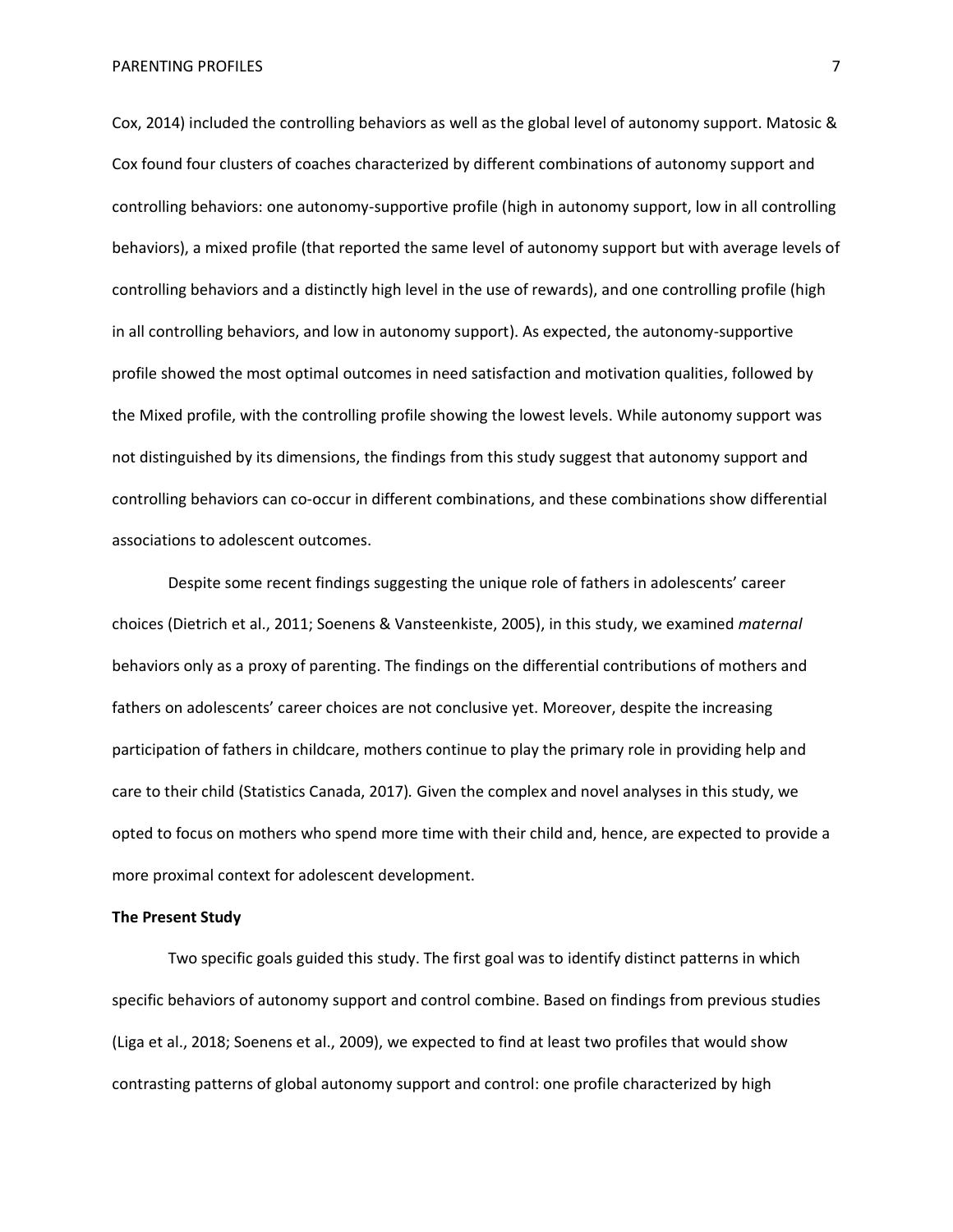autonomy support and low control, and another profile characterized by high control and low autonomy support (Hypothesis 1). We also expected to find at least two additional profiles characterized by specific behaviors of autonomy support and control, reflecting different ways to support and thwart adolescents' autonomy (Hypothesis 2). More specifically, in line with extensive research about internally and externally controlling parenting (Soenens & Vansteenkiste, 2010; Levitt et al. 2020), we expected to find at least two profiles that are mainly characterized by internal and external controlling behavior, respectively, with different levels of autonomy-supportive behaviors. While no solid evidence exists to suggest different ways a parent supports autonomy, we would empirically test in an exploratory manner if two additional profiles would emerge reflecting the two subareas of autonomy support suggested by Aelterman et al. (2019)'s circumplex model of teachers' motivating style: participative (offering choices and inviting inputs from the child) and attuning (acknowledging feelings and providing rationales).

The second goal of the study was to compare indicators of adolescents' career development as a function of parenting profiles. One consistent finding from previous person-centered research (Soenens et al., 2009; Liga et al., 2018; Haerens et al., 2017; Amoura et al., 2015; Matosic & Cox, 2014) is that adolescents in highly autonomy supportive profiles showed optimal outcomes, compared to adolescents in highly controlling profiles. Based on this robust body of evidence, we expected that adolescents perceiving high autonomy support and low control would show optimal outcomes of career development, compared to adolescents perceiving low autonomy support and high control (Hypothesis 3). We also hypothesized that adolescents perceiving average levels of both autonomy support and control would show better outcomes than those perceiving high control (because of the buffering role of autonomy-supportive parenting) yet worse than those perceiving high autonomy support (because of the undermining role of controlling parenting; Hypothesis 4). However, we did not have specific hypotheses about how adolescents in profiles characterized by specific behaviors of autonomy support and control would compare on their outcomes (e.g., would adolescents in the high internal control fare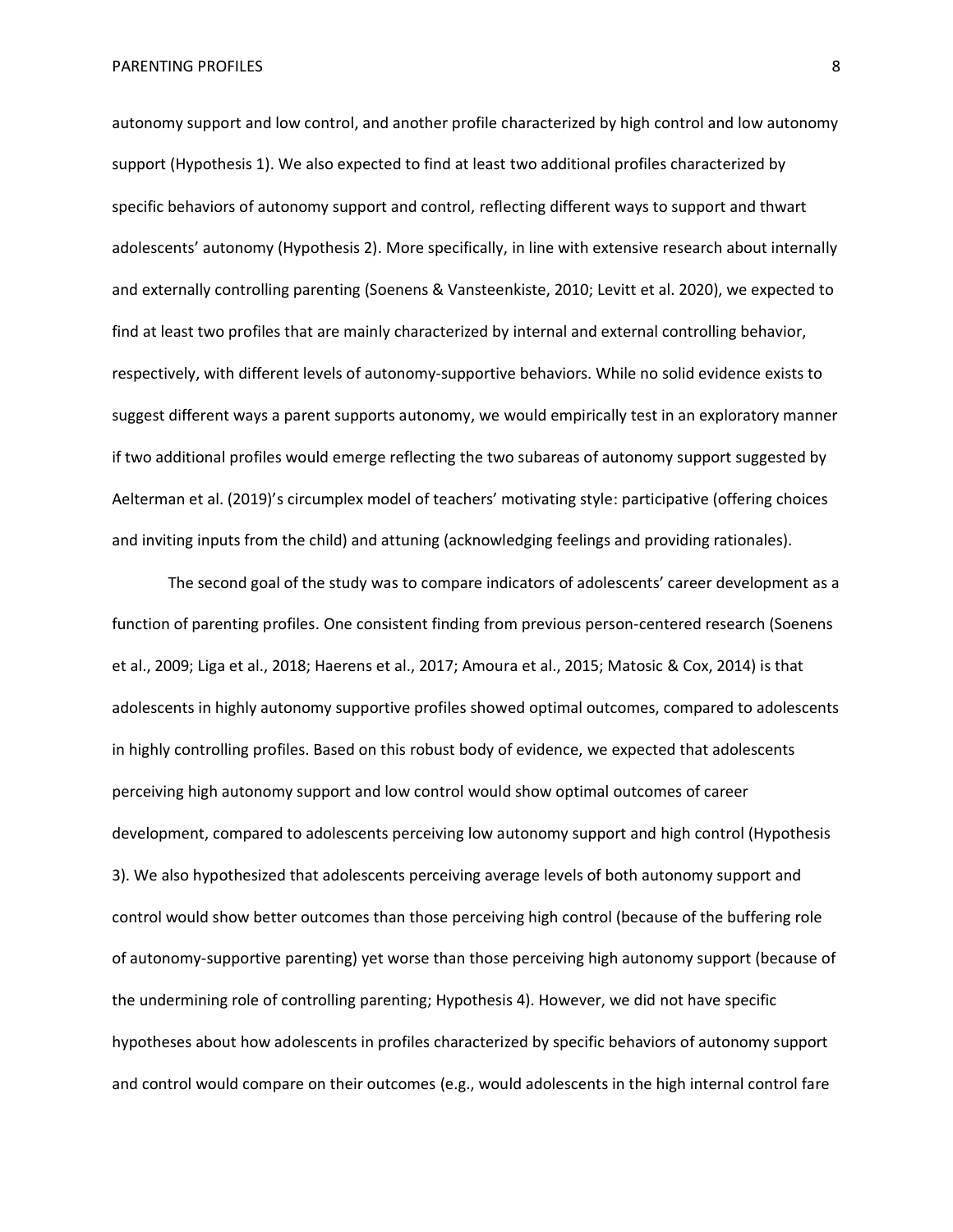better or worse than those in the high external control profile?). Gender, academic achievement, and other sociodemographic variables (e.g., mother's educational level) were used as predictors of the obtained profiles and as control variables in the prediction of adolescent outcomes. This study was not preregistered.

#### **Method**

# **Participants and Procedure**

Participants were French-Canadian adolescents who participated in a longitudinal study on the role of parents in adolescents' career decision making and postsecondary transition. The study followed adolescents, their mothers, and fathers when the adolescents were in Secondary 3 in the Quebec education system<sup>1</sup>, corresponding to Grade 9 in other systems. The sample came from a random list of students provided by the Quebec Ministry of Education and is stratified based on gender, region of residence, type of school (private vs. public), and socioeconomic status. Of the 1,109 families who answered positively to the invitation to participate in the longitudinal study, 840 participated by having at least one member (i.e., mother, father, or adolescent) individually filling out an online questionnaire (paper format available) at least once over the 6 years of the study. Data collection occurred each Fall semester. Ethical approval was obtained from the Ethics Review Board of Université Laval. For this study, we used adolescent reports from Secondary 3 (Time 0; T0<sup>2</sup>), Secondary 4 (T1), Secondary 5 (T2), and one year after graduation (T3). Participants with data at least at one of the four time points were included in the analysis.

The sample included 637 adolescents (54% girls; *Mage* at T1 = 14.24 years, *SD* = .51). The majority spoke French at home (94%), attended a public school (78%), lived with both their parents (65%), and

<sup>&</sup>lt;sup>1</sup> In Quebec, six years of elementary education is followed by five years of secondary education. Upon earning a high school diploma, students can either enter the job market or go to college or CEGEP (either for a 2-year preuniversity program or a 3-year for technical program). College is prerequisite to admissions to university.

<sup>&</sup>lt;sup>2</sup> Data from T0 were not included in the main analyses, but they were included in preliminary analyses to derive more reliable factor scores. Refer to the Data Analyses section for more details.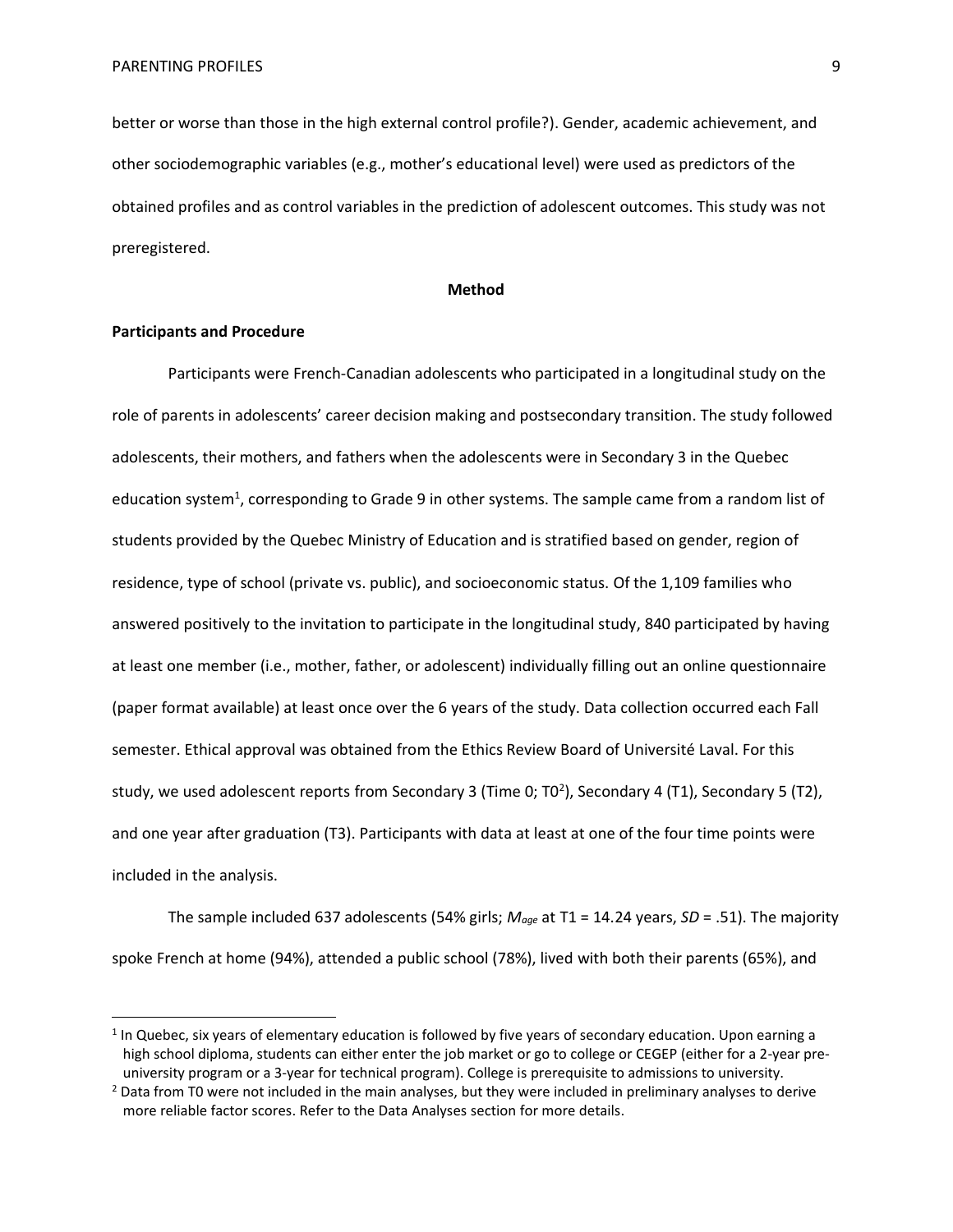attended college at T3 (79%). Most mothers earned a high school diploma or more (95%) and the average family income ranged from \$60,000 to \$69,000, which compares to the average household income in the province of Quebec at the time of the data collection (Statistics Canada, 2013). The data is not publicly available, but only upon request to the third author (C.F.R.).

# **Measures**

#### *Maternal Autonomy Support and Control*

Adolescent perception of maternal autonomy support (AS) and controlling parenting (CON) were assessed by the Perceived Parental Autonomy Support Scale at T1 and T2 (Mageau et al., 2015). This scale contains three subscales of AS and CON, respectively (with four items each subscale). AS subscales are (1) acknowledgment of child's feelings ( $\omega$  = .87 and .82 at T1 and T2, respectively; e.g., "My mother is open to my thoughts and feelings even when they are different from hers."), (2) provision of choice ( $\omega$  = .81 and .77; e.g., "My mother gives me many opportunities to make my own decisions about what I am doing."), and (3) provision of rationales for demands and limits ( $\omega$  = .85 and .85; e.g., "When my mother asks me to do something, she explains why she wants me to do it."). CON subscales are (1) threats to punish ( $\omega$  = .87 and .88; e.g., "When I refuse to do something, my mother threatens to take away certain privileges in order to make me do it."), (2) guilt induction ( $\omega$  = .88 and .91; e.g., "When my mother wants me to act differently, she makes me feel ashamed in order to make me change."), and (3) performance pressures ( $\omega$  = .85 and .88; e.g., "In order for my mother to be proud of me, I have to be the best."). Participants indicated the extent to which they agreed that each item described their mother, using a 7-point scale ranging from 1 (do not agree at all) to 7 (very strongly agree).

# *Adolescent Career Development Indicators*

**Autonomy in Career Exploration.** At T2 and T3, adolescents completed the Career Decision-Making Autonomy Scale (Guay, 2005), a multidimensional scale assessing adolescents' four types of motivation toward career-related activities (i.e., intrinsic motivation and identified, introjected, and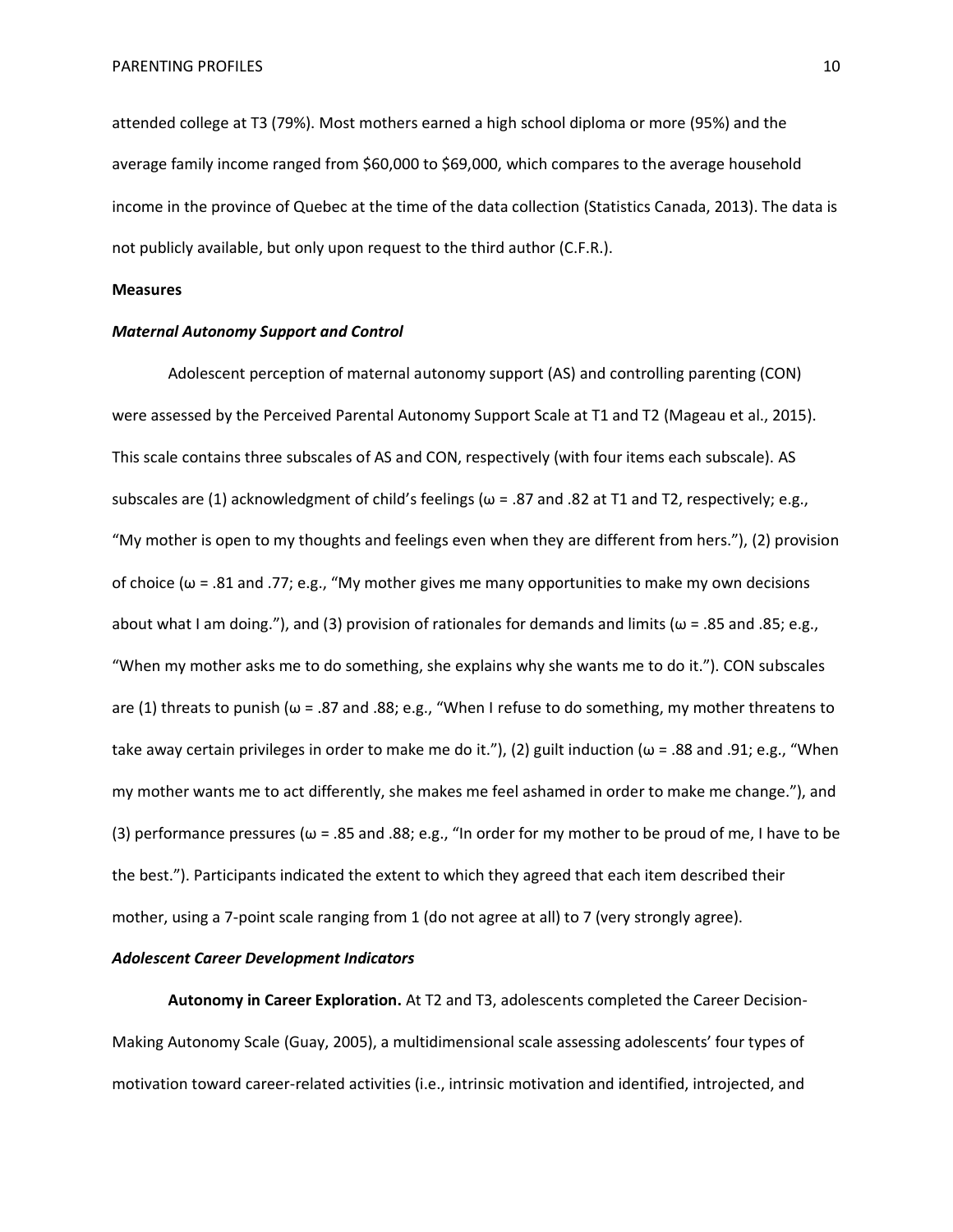external regulations) that can be grouped into two categories: (1) controlled motivation (16 items;  $\omega$  = .94 and .93 at T2 and T3, respectively; e.g., "because somebody else wants me to do it or because I would get something from somebody if I do it—rewards, praise, or approval"; "because I would feel guilty and anxious if I did not do this activity") and (2) autonomous motivation (16 items;  $\omega$  = .91 and .89; e.g., "because I believe that this activity is important"; "for the pleasure of doing it"). Participants indicated the extent to which each item corresponds to reasons why they were engaging in various activities related to career exploration (e.g., find information on careers) using a 7-point scale ranging from 1 (does not correspond at all) to 7 (corresponds completely). The scores for items in each broad category were averaged to represent controlled and autonomous motivations.

**Competence in Career Exploration.** Adolescents completed the Short Form of the Career Decision-Making Self-Efficacy Scale at T2 and T3 (Betz et al., 1996), indicating the extent to which they felt confident in successfully completing the tasks necessary to make career decisions (25 items;  $\omega$  = .96 and .93; e.g., "I am able to make a plan of my goals for the next 5 years.") on a 5-point scale ranging from 1 (no confidence at all) to 5 (complete confidence). An average score was used for the analysis.

**Career Indecision.** Adolescents completed the Vocational Identity Scale at T2 and T3 (Holland et al., 1980), indicating the extent to which they were indecisive about their career decision (9 items;  $\omega$  = .90 and .92; e.g., "I'm mixed up about this whole career choice issue") using a 5-point scale ranging from 1 (doesn't apply to me) to 5 (completely applies to me). An average score was used for the analysis.

# **Data Analyses**

# *Missing Data*

A longitudinal research design inevitably entails missing data across measurement points. Missing data rates varied across waves (i.e., 18%, 41%, 36%, and 64% for T0, T1, T2, and T3, respectively). Participants with available data at T3 were more likely to be girls,  $\chi^2(1)$  = 10.259, *p* = .001,  $OR = 0.54$ , and to live with two parents,  $\chi^2(1) = 9.887$ ,  $p = .002$ ,  $OR = 0.57$ . They were also more likely to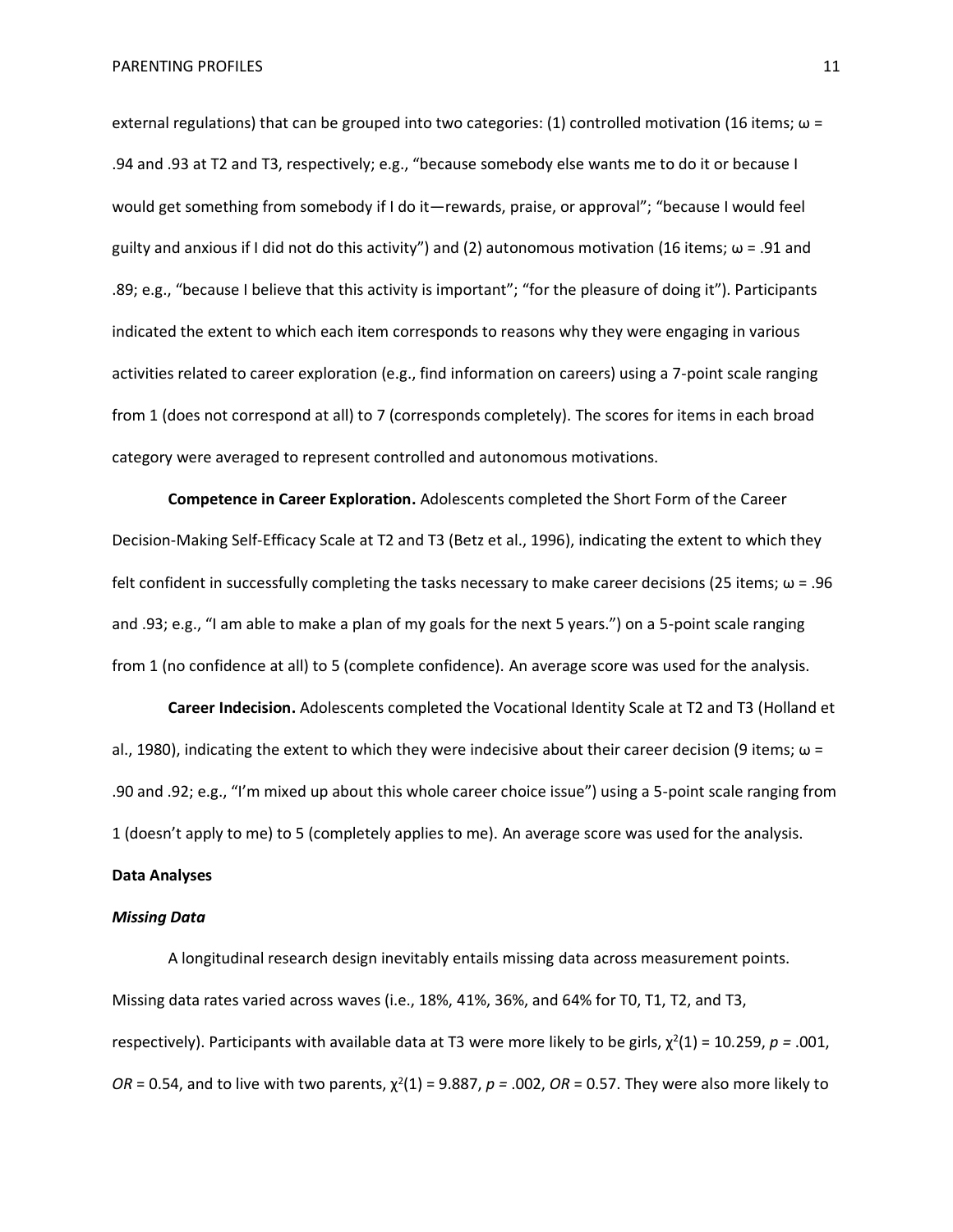come from families with higher household income, *t*(542) *=* -4.10, *p* < .000, *d* = 0.36, and higher level of maternal education, *t*(539) *=* -2.38, *p* < .000, *d* = 0.21. Those who participated vs. dropped out at T3 did not show any statistically significant differences in the main variables of interest (parenting and career development outcomes). To avoid the loss of statistical power and reduce the bias that a listwise case deletion would induce, we used the full-information robust maximum likelihood (MLR) available in Mplus 8.3 (Muthén & Muthén, 1998-2017) to handle missingness in the dataset.

# *Preliminary Analysis: Bifactor Measurement Model of AS and Control*

In person-oriented analysis, it is a recommended practice to test preliminary measurement models on the profile indicators (Morin et al., 2016). In this study, we estimated a bifactor model of parenting to model AS and CON. A bifactor model allows decomposition of the variance of AS and CON into two respective components: (1) a *global* factor capturing shared variance across all specific parenting behaviors, and (2) three *specific* factors capturing variance unique to each behavior (Morin et al., 2015). To illustrate, a global factor of AS (G-AS) would represent what is common across its three specific behaviors (i.e., for acknowledging feelings, giving choices, and providing rationales), whereas the three specific factors of AS (S-AS) would represent what is unique to the dimension (e.g., providing rationales), over and above the common variance shared with other dimensions (e.g., providing choices and acknowledging feelings). Estimating global and specific factors allows us to disentangle level effects (i.e., a person's tendency to be high or low across *all* dimensions) from shape effects (i.e., a person's tendency to be high or low on *one* specific dimension; Morin et al., 2016). This in turn contributes to identifying parenting profiles that may differ not only on the general level of AS and CON, but also on the salience of specific behaviors.

We first tested the longitudinal invariance of the first-factor CFA models of AS and CON, separately. We found evidence for configural, metric, and scalar invariance of both AS and CON firstorder CFA models (see Section S1 of the Online Supplemental Materials for more details). Then, we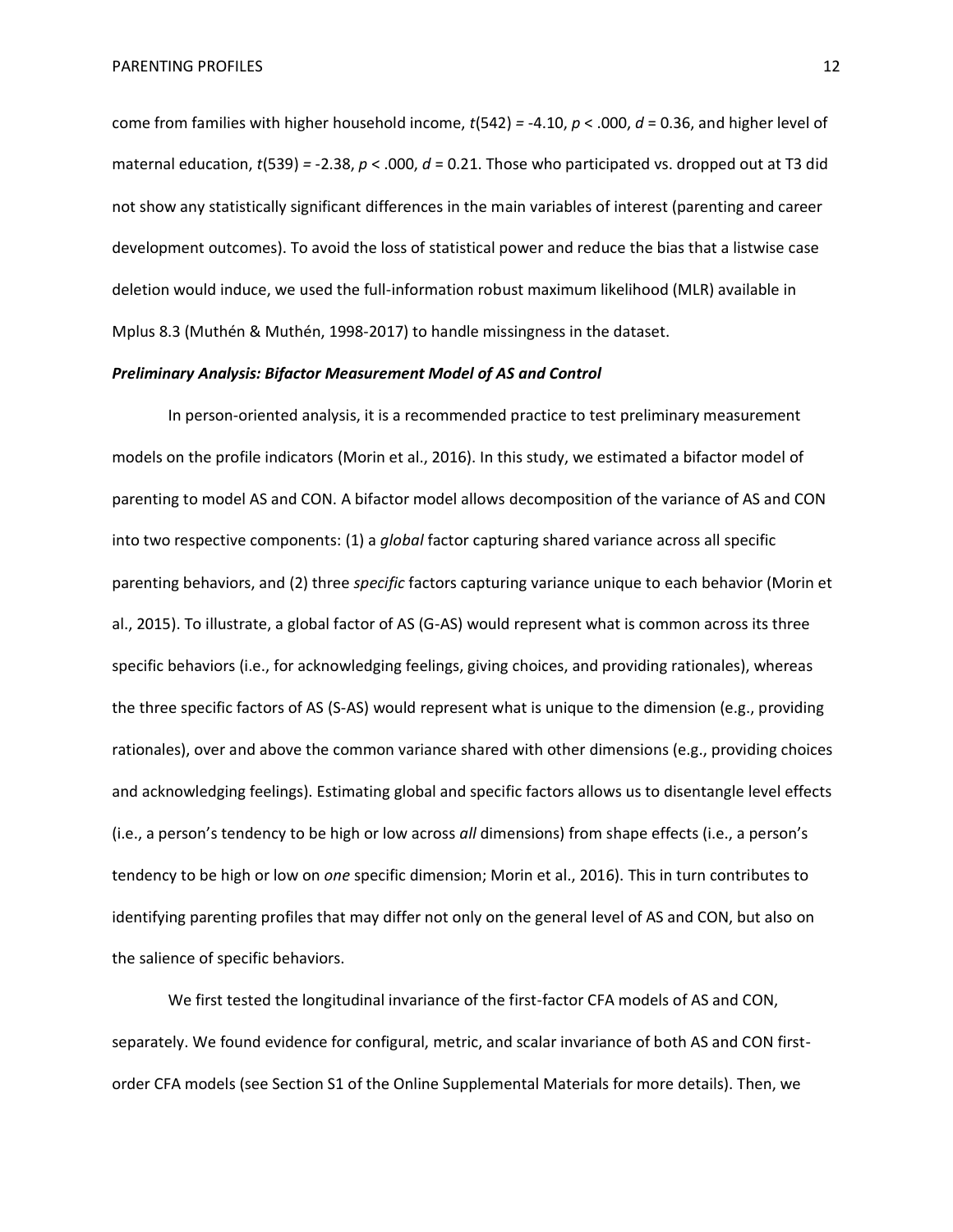proceeded to estimate the bifactor measurement model while controlling for the nested nature of the data (i.e., data points nested within individuals) using the COMPLEX option in Mplus. The measurement model fit the data well,  $\chi^2$  (212) = 665.99, p < .05, CFI = .98, TLI = .97, RMSEA = .04, allowing for the derivation of factor scores, which were used as profile indicators (See Section S1 for more details).

# *Latent Profile Analyses (LPA)*

**Identifying an Optimal Profile Solution.** Using the factor scores saved from the measurement models, we conducted a series of LPA (solutions including 1 to 6 latent profiles) for T1 and T2, separately. Analyses were conducted in Mplus 8.3 using 5,000 random starts, 200 iterations, and the 300 best solutions retained for final stage optimization. Models were estimated with MLR, which provides robust estimates correcting for non-normality and missing data.

The decision on the number of optimal profiles was guided by substantive meaning and theoretical conformity of the profiles (Marsh et al., 2009) as well as the statistical adequacy of the solution (Bauer & Curran, 2004). Some of the statistical indices that support this decision include the Akaike information criterion (AIC), the Consistent AIC (AICC), the Bayesian information criterion (BIC), the sample-size adjusted BIC (ABIC), the adjusted Lo, Mendell, and Rubin LRT (aLMR), and the Bootstrap likelihood ratio test (BLRT). A lower value on the AIC, AICC, BIC, and ABIC suggests a better fitting model, and a statistically significant *p* value on the aLMR and BLRT supports a model with one less profile. In cases where these indicators keep suggesting the addition of profiles without ever reaching a minimum, the indicators were graphically presented through elbow plots in which the plateau (i.e., the point after which the slope flattens) indicates the optimal number of profiles.

**Comparing Adolescent Career Development Outcomes.** An important assumption for estimating LPA models with predictors and outcomes is that the nature of the profiles should not be changed by the inclusion of these distal variables. To prevent profile shifting, we used the starting values from the final unconditional LPA solution and fixed them at the exact values before integrating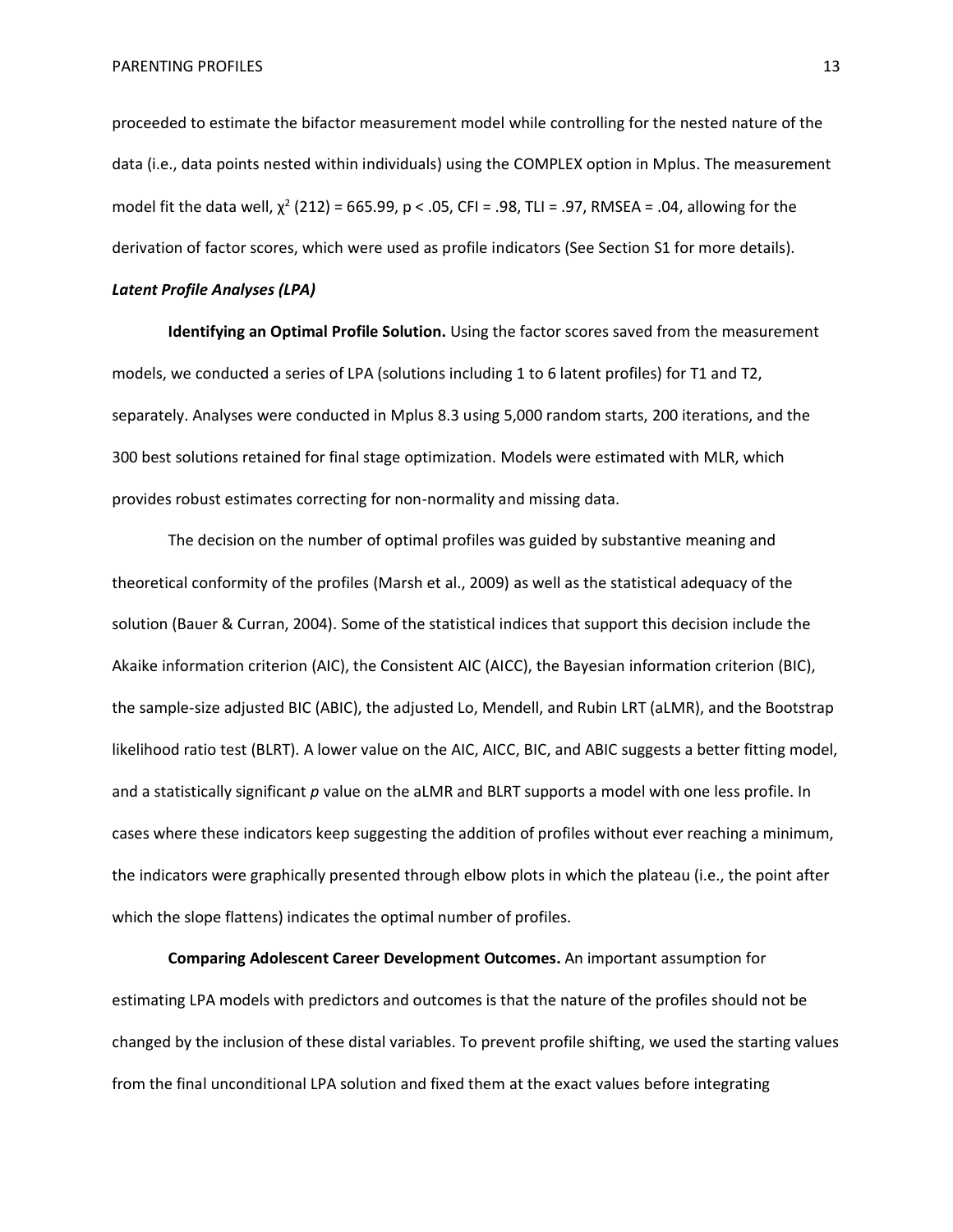predictors and outcomes (Morin & Litalien, 2019). To test how adolescents' profile membership at T1 and T2 predicted their subsequent career development indicators one year later (at T2 and T3), we used the MODEL CONSTRAINT command in Mplus to systematically test mean-level differences across pairs of profiles (multivariate delta method; Raykov & Marcoulides, 2004). We also inspected the 95% CI of the estimates for overlaps. To substantiate the findings on the mean-level comparisons between profiles, standardized mean differences were used as an index of effect sizes (*d* = 0.10, 0.30, and 0.50, as small, medium, and large differences; Cohen, 1992). All outcome indicators were standardized, and the sociodemographic variables, achievement, and autoregressive effects of career development variables were statistically controlled for (See the Section S2 in the Online Supplemental Materials for the full description of the statistical controls). Analytical codes for the preliminary and main analyses are available in Section S3 in the Online Supplemental Materials.

#### **Results**

# **Identifying Profiles of Parenting**

We ran a series of LPA using eight parenting factors derived from the measurement model: four AS factors (i.e., one G-AS and three S-AS) and four CON factors (i.e., one G-CON and three S-CON) for T1 and T2 (see Table 1 for the fit indices). Although the aLMR pointed to a 3-class solution, all the other indices kept decreasing with the addition of latent profiles. An elbow plot (in Figure S1 of the Online Supplemental Materials), however, showed the presence of a plateau around four to five profiles with a diminishing improvement after the 4- and 5-profile solutions. Based on this information, we decided to more carefully examine the 4-profile solution and the adjacent 3- and 5-profile solutions.

The 3- and 4-profile solutions were similar at both waves. In the 3-profile solution, there was one profile characterized by G-AS and two profiles characterized by distinct combinations of S-CON (i.e., *Generally Controlled* and *Mixed*). In the 4-profile solution, a well-defined, qualitatively distinct, and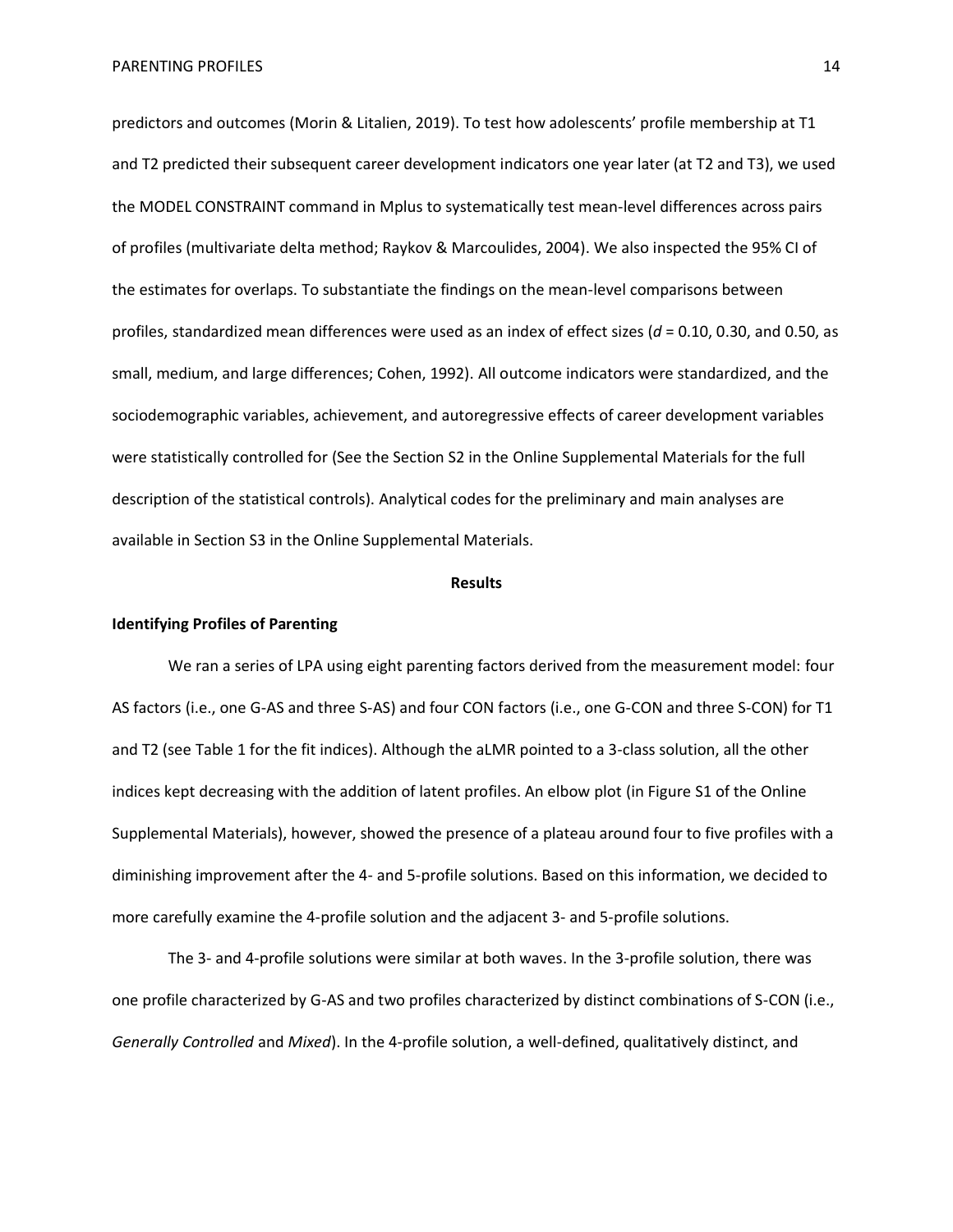theoretically meaningful profile of CON emerged (i.e., *Guilt Induced*). Thus, the 4-profile solution was deemed preferable relative to the 3-profile solution.

The 5-profile solution differed across waves. At T1, the 5-profile solution resulted in a fifth profile with few cases (1% of the sample) and was thus deemed inadmissible. At T2, the 5-profile solution resulted in a large profile (32%) characterized by a moderate level of performance pressures. The emergence of this profile at T2 (the last year of secondary school) made sense theoretically since this is the time when pressure for decision making is most intensified. Hence, the 4-profile solution was retained for T1 (see Figure 1, upper panel) and the 5-profile solution (see Figure 1, lower panel) for T2.

The first "Generally Controlled" profile included adolescents who perceived their mother as high in G-CON and low in G-AS (T1 = 27% of the sample; T2 = 14%). Its counterpart, the "Autonomy Supported" profile showed an opposite pattern, with adolescents reporting high maternal G- AS and low G-CON (T1 = 33%; T2 = 25%). The two other profiles characterized by configurations of specific dimensions were "Mixed" and "Guilt Induced": The *Mixed* profile (T1 = 20%; T2 = 17%) included adolescents who perceived their mother as average in G-AS and G-CON, but high in threats (S-CON) and moderately high in acknowledging feelings (S-AS), while slightly low in performance pressures (S-CON); the *Guilt Induced* profile (T1 = 20%; T2 = 12%) included adolescents whose mother was perceived as moderately high in G-CON, exceptionally high in guilt induction (S-CON), while low in G-AS and S-AS. At T2, the newly emerged "High Expectations" profile, which is average in all general and specific dimensions but with a marked elevation in performance pressures (S-CON), was the largest of the five profiles (T2 = 32%).

# **Comparing Adolescent Career Development Outcomes as a Function of Profiles**

Four career development indicators were added to the final LPA solutions as covariates: autonomous motivations, competence, controlled motivations, and indecision. Profile memberships at T1 and T2 were associated with outcomes measured one year later at T2 and T3, respectively.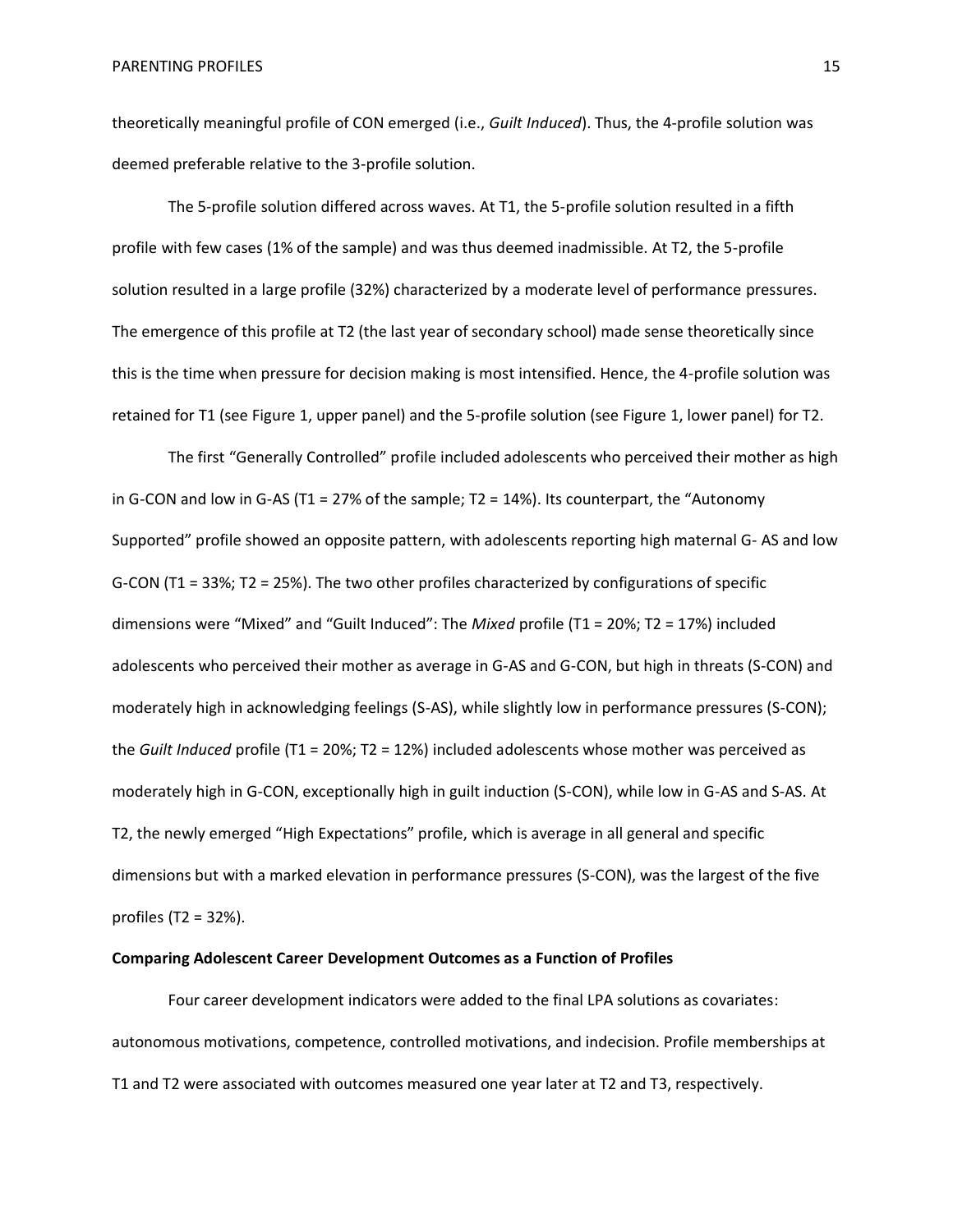Integrating the four indicators, their autoregressive effects, sociodemographic variables (e.g., child's sex, age, mother's education), and self-reported school grades did not substantially change the size or the nature of the profiles. Figure 2 represents the profile-specific mean-level changes in the career development outcomes at both waves (see Table S5 for the estimates and the 95% CI; see Table S6 for the effect sizes of the between-profile differences and their statistical significance).

#### *Time 2 Outcomes*

Controlling for the T1 levels, change in the mean levels of adolescents' outcomes at T2 (the last year of secondary school) was compared as a function of T1 profile membership (see Figure 2, left panel). The mean-level increase in **autonomous motivations** was biggest in the *Autonomy Supported* profile (*AS*), followed by *Generally Controlled* (*GenCon*), then by *Mixed*, with the smallest increase in *Guilt Induced* (*Guilt*). The *AS* profile showed small to medium differences against the *Guilt* and *Mixed* profiles, *d* = 0.35 and 0.15, and a negligible difference against *GenCon*, *d* = 0.09. The *Guilt* profile showed small differences against *GenCon* and *Mixed*, *d* = 0.26 and 0.20. The only statistically significant difference was *Guilt* vs. *AS*, *p* = .039 (see Table S5 and S6 for more details). The mean-level increase in **competence** was bigger in *Mixed* and *AS* than in *GenCon* and *Guilt*. The differences between *Mixed* and *AS*, and between *GenCon* and *Guilt* are negligible, while all the other differences were moderate, *d* = 0.30–0.37. The only statistically significant differences were *GenCon* vs. *AS*, *p* = .041, and *Guilt* vs. *AS*, *p* = .043. The mean-level increase in **controlled motivations** was biggest in *Mixed*, followed by *GenCon* and *Guilt*, with the smallest increase in *AS*. *AS* showed a large difference against *Mixed*, *d* = 0.57, and moderate differences against *GenCon* and *Guilt*, *d* = 0.39 and 0.38. These differences were all statistically significant, *GenCon* vs. *AS*, *p* = .024; *Guilt* vs. *AS*, *p* = .033; and *Mixed* vs. *AS*, *p* = .013. The differences between *GenCon* and *Mixed*, and between *Guilt* and *Mixed*, were small, *d* = 0.19 and 0.19, and not statistically significant. The mean-level increase in **indecision** was bigger in *Guilt* and *GenCon*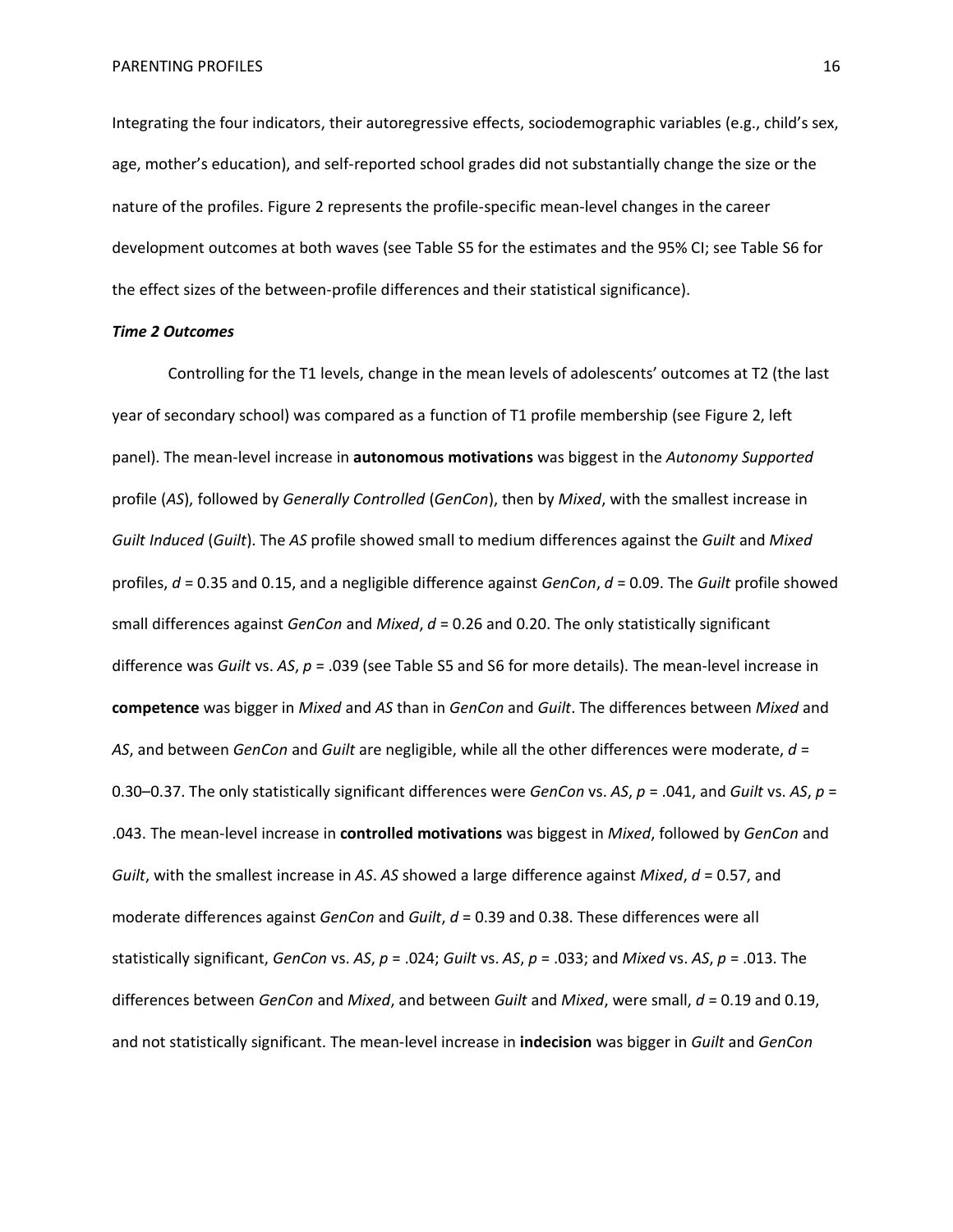than in *Mixed* and *AS*. The differences between the higher indecision profiles (*Guilt* and *GenCon*) and lower indecision profiles (*Mixed* and *AS*) were small, *d* = 0.14–0.19, and were not statistically significant. *Time 3 Outcomes*

Controlling for the T2 levels, change in the mean levels of adolescents' outcomes at T3 (after the postsecondary transition) were compared as a function of T2 profile membership (see Figure 2, right panel). The mean-level increase in **autonomous motivations** was biggest in the *Autonomy Supported* profile (*AS*) and the new *High Expectations* profile (*Expect*), followed by *Guilt Induced* (*Guilt*) and *Mixed*, with the smallest change in *Generally Controlled* (*GenCon*). *Expect* and AS, these two comparable profiles showed moderate differences against *GenCon*, *d* = 0.42 and 0.40, and small differences against *Guilt* and *Mixed*, *d* = 0.11–0.21. *GenCon* showed small differences against *Guilt* and *Mixed*, *d* = 0.29 and 0.22. However, none of the differences were statistically significant. **Competence** followed a similar pattern. The mean-level increase in competence was biggest in *AS*, followed by *HighExpect*, then by *GenCon* and *Guilt*, with the smallest increase in *Mixed*. *AS* showed moderate differences against all profiles, *d* = 0.35–0.49, except for a small difference against *HighExpect*, *d* = 0.12. *HighExpect* showed small to moderate differences against *GenCon*, *Guilt*, and *Mixed*, *d* = 0.27–0.37. The differences between these three latter profiles were small to negligible, *d* = 0.04–0.14). The only statistically significant difference was *Mixed* vs. *AS*, *p* = .031. The mean-level increase in **controlled motivations** was highest in *GenCon*, followed by *Guilt*, then by *Mixed*, then by *HighExpect*, with the smallest increase in *AS*. *AS* showed large differences against *GenCon* and *Guilt*, *d* = 0.74 and 0.59, and small to moderate differences against *Mixed* and *HighExpect*, *d* = 0.28 and 0.46. *GenCon* showed moderate differences against *Mixed* and *HighExpect*, *d* = 0. 28 and 0.46, and a small difference against *Guilt*, *d* = 0.15. The differences between *GenCon*, *Guilt*, and *HighExpect* were small to moderate, *d* = 0.13–0.31. The only statistically significant differences were between AS, on one hand, and *GenCon*, *Guilt*, and *HighExpect*, on the other hand, *p* = .018, .034, and .030, respectively. The mean-level increase in **indecision** was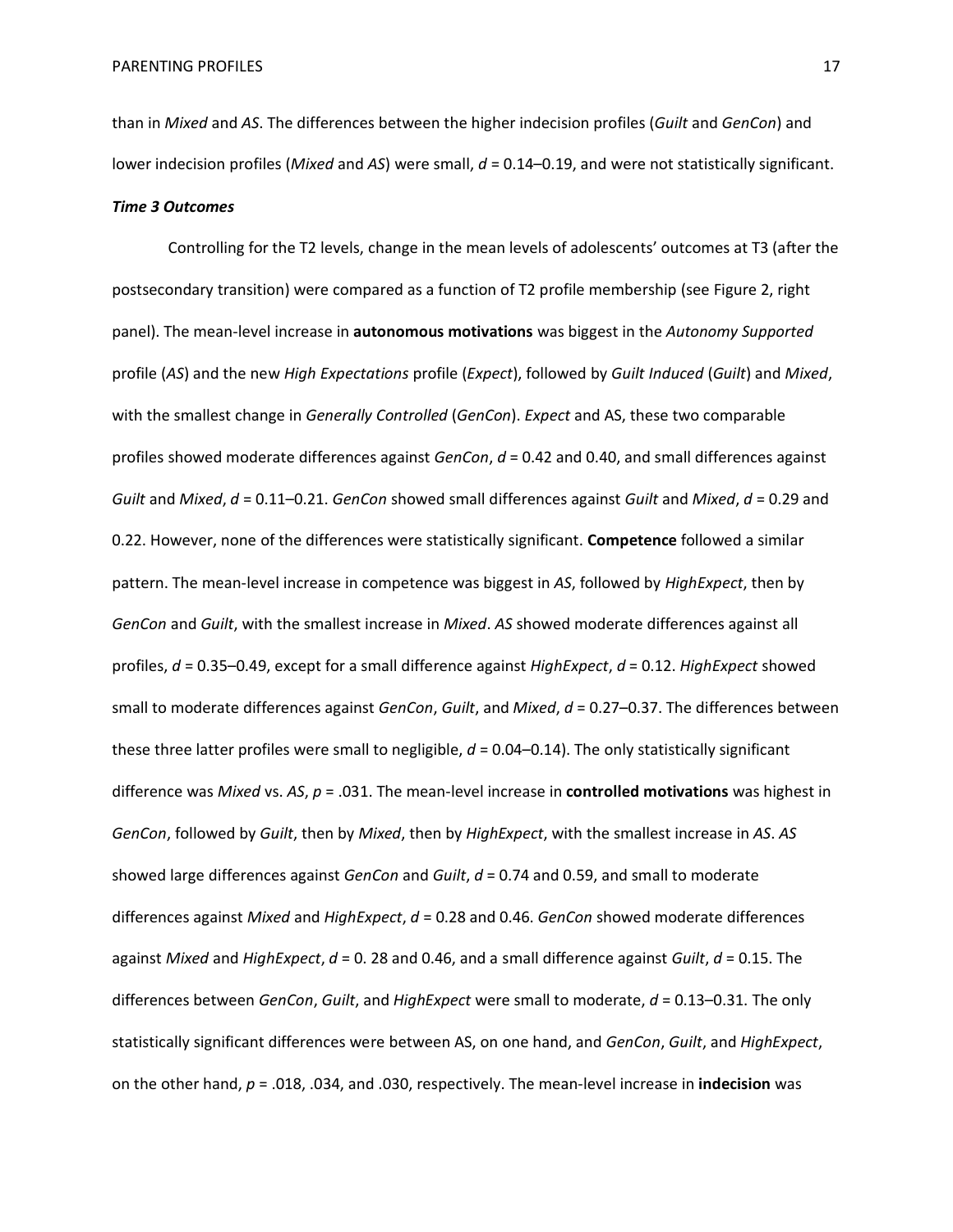biggest in *GenCon*, followed by *Mixed*, *Guilt*, and *GenCon*, *Guilt*, and *HighExpect*, with the smallest increase in *AS*. *GenCon* showed a large difference against *AS*, *d* = 0.71, and moderate differences against all the other profiles, *d* = 0.34–0.44. *AS* showed small to moderate differences against *Guilt*, *Mixed*, and *HighExpect*, *d* = 0.27–0.37. Differences between these three latter profiles were small to negligible, *d* = 0.01–0.11. The only statistically significant differences were GenCon vs. AS, *p* = .008, and Mixed vs. *AS*, *p*   $< 0.001$ .

#### **Discussion**

The purpose of this study was to examine different ways by which mothers support and thwart adolescents' autonomy, and how such manifestations of autonomy support and control relate to adolescents' career decision making. This study builds on existing studies using the person-oriented approach (Levitt et al., 2020; Liga et al., 2018; Matosic & Cox, 2014; Soenens et al., 2009) in two significant ways. First, this study took into account both the global levels and the specific dimensions of autonomy support and controlling parenting, using a bifactor modeling. This methodological approach allowed for the identification of subgroups of parents who engage in different controlling behaviors (e.g., internal vs. external control), a finding that can be useful in future parent-targeted interventions. Second, this study focused on adolescents' career-related outcomes, an aspect of adolescent development that is less studied but is becoming increasingly important (Savickas, 2013). We examined their level of indecision as well as the quality of their motivations—how autonomous (vs. controlled) and competent they feel—toward career decision making. While controlling for their autoregressive effects (their initial level) and other sociodemographic variables, we examined how membership in the parenting profile predicted the *change* in the mean level of the aforementioned career outcomes. Lastly, this study zoomed in on the postsecondary transition (i.e., one year before and after the secondary school graduation) to empirically test the parental contributions during this critical period of adolescent career development.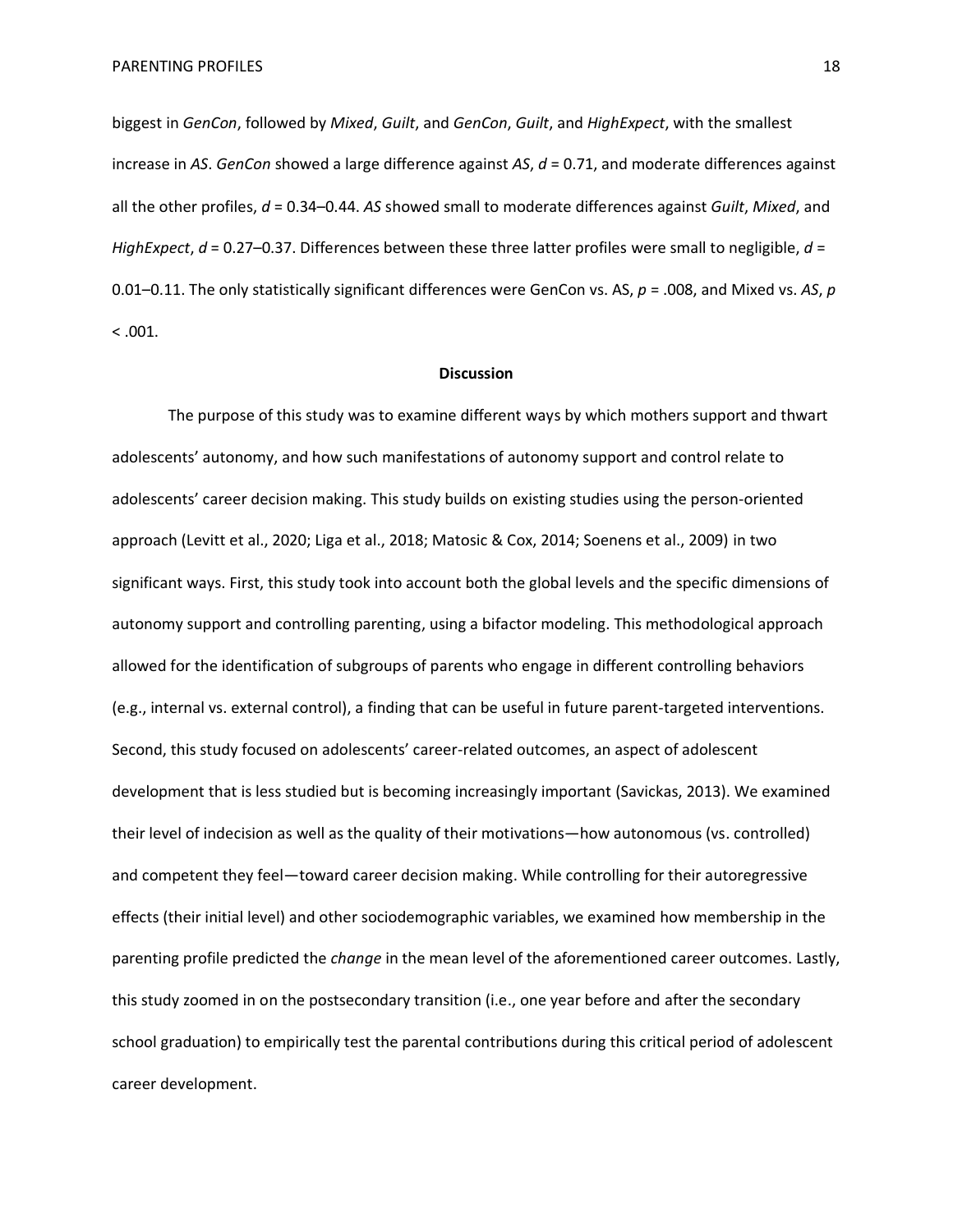# **Are There Different Ways to Support and Thwart Autonomy?**

Based on global and specific dimensions of autonomy support and controlling parenting, four comparable profiles emerged during the last two years of secondary school (T1 and T2). In line with Hypothesis 1, two of the four profiles were characterized by global levels of autonomy support and control: *Generally Controlled* and *Autonomy Supported*. The next two profiles were characterized by combinations of specific dimensions of autonomy support and control: *Guilt Induced* (high in guiltinduction) and *Mixed* (moderately high in threats and acknowledging of feelings). A fifth profile emerged only at the last year of secondary school (T2): *High Expectation* (moderately high in performance pressures only). These findings lend partial support to Hypothesis 2: While we identified profiles reflecting different ways that mothers are controlling, we did not find any profiles reflecting different patterns of autonomy support, consistent with the findings from Matosic and Cox's (2014) study on coaches. This finding points to a fundamental difference in the origin of these two parenting styles.

Most of the variance in the specific autonomy-supportive behaviors are captured by its global factor (see Table S1 in the Online Supplemental Materials), which represents the basic attitude that parents take toward the child—the attitude of understanding and respect for the child's volitional functioning (Soenens et al., 2017). When parents adopt this attitude, they engage in all three behaviors: They acknowledge the child's feelings and perspective, offer choices and opportunities for exploration and self-expression, and provide meaningful rationales when setting rules. These behaviors likely cooccur and are cumulatively perceived by adolescents as supportive of their autonomy (Reeve & Cheon, 2021). In contrast, finding multiple profiles characterized by specific controlling behaviors suggests that the global factor of parental control—representing the basic attitude of coercion toward the child cannot account for all the variances in the specific controlling behaviors parents engage in. Some controlling parents do engage in all three behaviors (using threats of punishment, inducing guilt, and imposing performance pressures) as evidenced by the *Generally Controlled* profile (accounting for only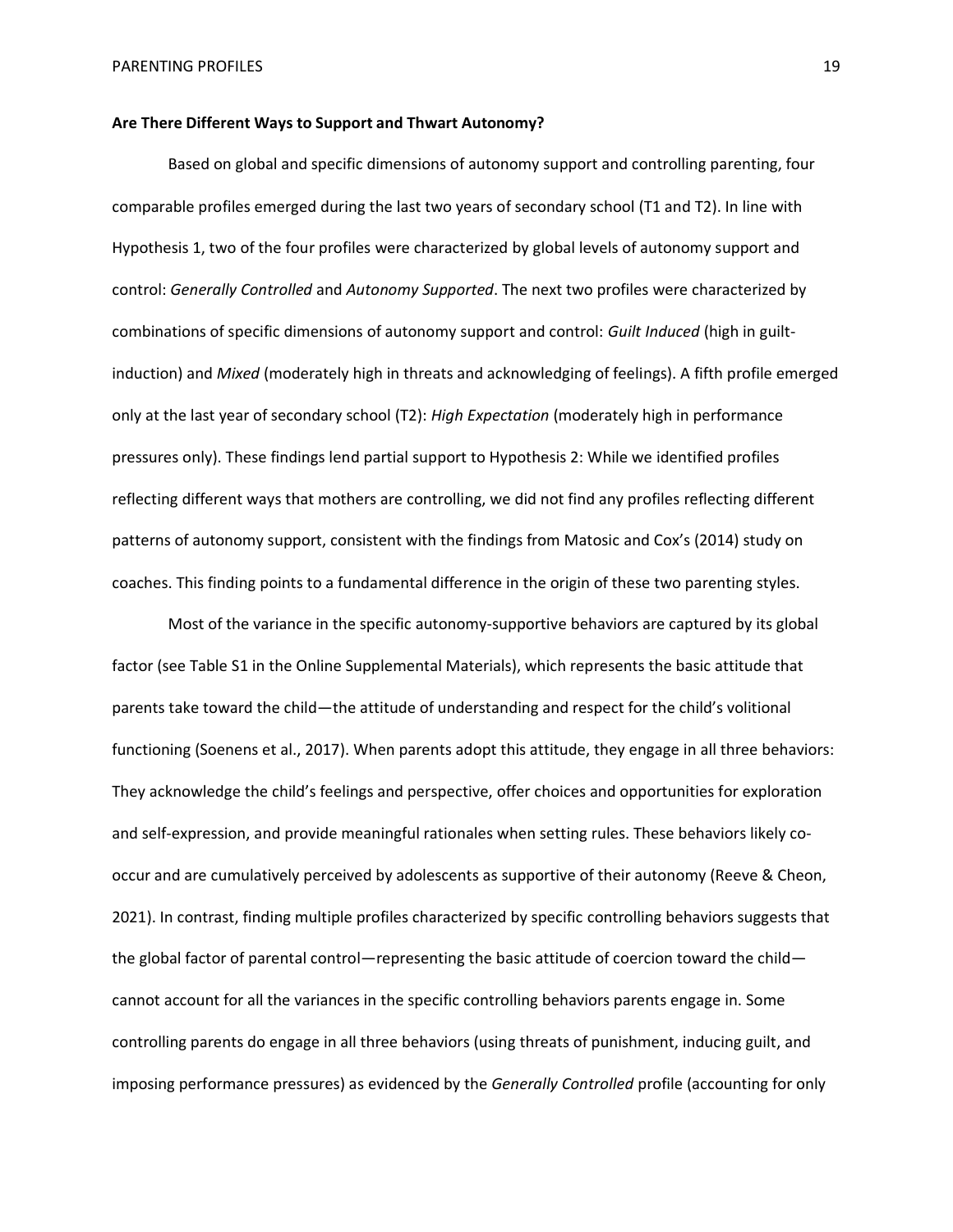27% and 14% of the sample at T1 and T2, respectively). A greater number of parents show salience in one specific behavior (e.g., inducing guilt) more than others. Different factors may explain this variability in the behavioral manifestations of CON, one of which is pressure from above, such as work-family conflicts and time pressures from eminent school transitions, among others (Grolnick et al., 2007).

The emergence of the *High Expectations* profile at T2 may be an example of how "pressure from above" may relate to behavioral manifestations of CON. It is plausible that parents explicitly communicate their expectations for high performance to their child during the last year of secondary school, a period when adolescents implement their career choice (e.g., applying for college). To better understand this potential contextual influence, we conducted an exploratory latent transition analysis (see Table S7 for the full results) and found that not only did adolescents in the controlling profiles (21%, 39%, and 47% from the *Mixed*, *Guilt Induced*, and *Generally Controlled* profiles, respectively) move to the *High Expectations* profile, but a considerable percentage of adolescents in the AS profile (23%) did too. This suggests that parents not only increase in their support but also in their control during a critical period in adolescents' career choice, a finding also reported in a diary study (Dietrich et al., 2011). Future studies can further investigate how situational factors interact with other child-specific factors ("pressure from below"; e.g., amotivated adolescents) and parent-specific factors ("pressure from within"; e.g., parental separation anxiety and perfectionism; Soenens et al., 2010) to determine behavioral manifestations of parental control.

#### **How do AS and CON Contribute to Adolescents' Career Development?**

Adolescents in the identified profiles were differentiated in the mean-level change in their career development outcomes measured a year later at T2 (last year of secondary school) and at T3 (one year after the postsecondary transition), lending partial support for Hypotheses 3 and 4. Adding to the robust evidence from variable-oriented studies (Luyckx et al., 2007; Cordeiro et al., 2018; Guay et al., 2003; Guay, 2006; Katz et al., 2018), parental autonomy support has long-term implications for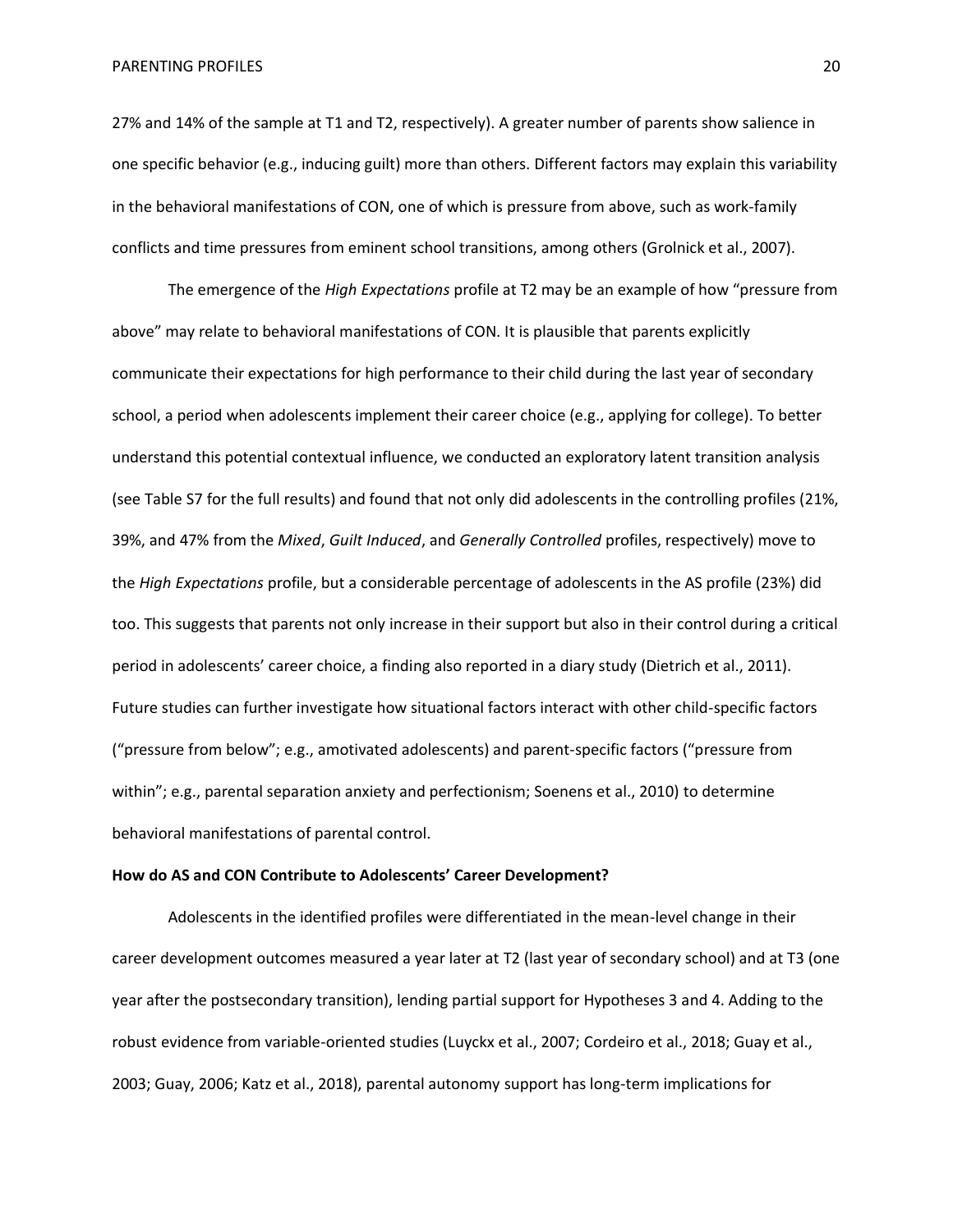adolescents' career development during this postsecondary transition. The *Autonomy Supported* adolescents (perceiving high autonomy support and low control) showed the most adaptive pattern of change in all indicators of career development (i.e., they became more autonomous and competent, but less controlled and less indecisive about their career choice), followed by those in specific profiles of control (i.e., *Mixed, Guilt Induced*, and *High Expectations*). One mechanism by which the benefits of parental autonomy support unfold is that parental autonomy support fosters the development of "authentic inner compass" (Assor et al., 2020) in adolescents, which buffers them from internal and external pressures, such as contingent self-worth and performance standards, and in turn allows them to choose a career choice that best expresses their interests and values.

Unexpectedly, the *Generally Controlled* profile showed relatively adaptive outcomes at T2, even leaning quite close to the *Autonomy Supported* profile in autonomous motivations. After the postsecondary transition, however, this profile of adolescents became clearly differentiated from the *Autonomy Supported* profile, showing more maladaptive outcomes in career development. Generally controlled adolescents became less autonomous and competent, but more controlled and indecisive, with most of the differences becoming more pronounced at T3. These findings highlight the importance of employing a longitudinal design to study the contribution of autonomy support and parental control on adolescent outcomes. As seen in T2 outcomes, the maladaptive nature of parental control—whose goal is to elicit immediate compliance to situational or parental demands—may not be captured concurrently, but is likely to have a long-term role in adolescent development.

Whether one specific type of parental control (internal vs. external) is more harmful than others cannot be clearly answered in this study. Whereas the *Guilt Induced* (i.e., internally controlled) adolescents seem to show more maladaptive functioning than the *Mixed* (i.e., externally controlled) adolescents during the last year of secondary school (T2), these differences mostly disappeared after the postsecondary transition. Except for a bigger increase in controlled motivations among the *Guilt*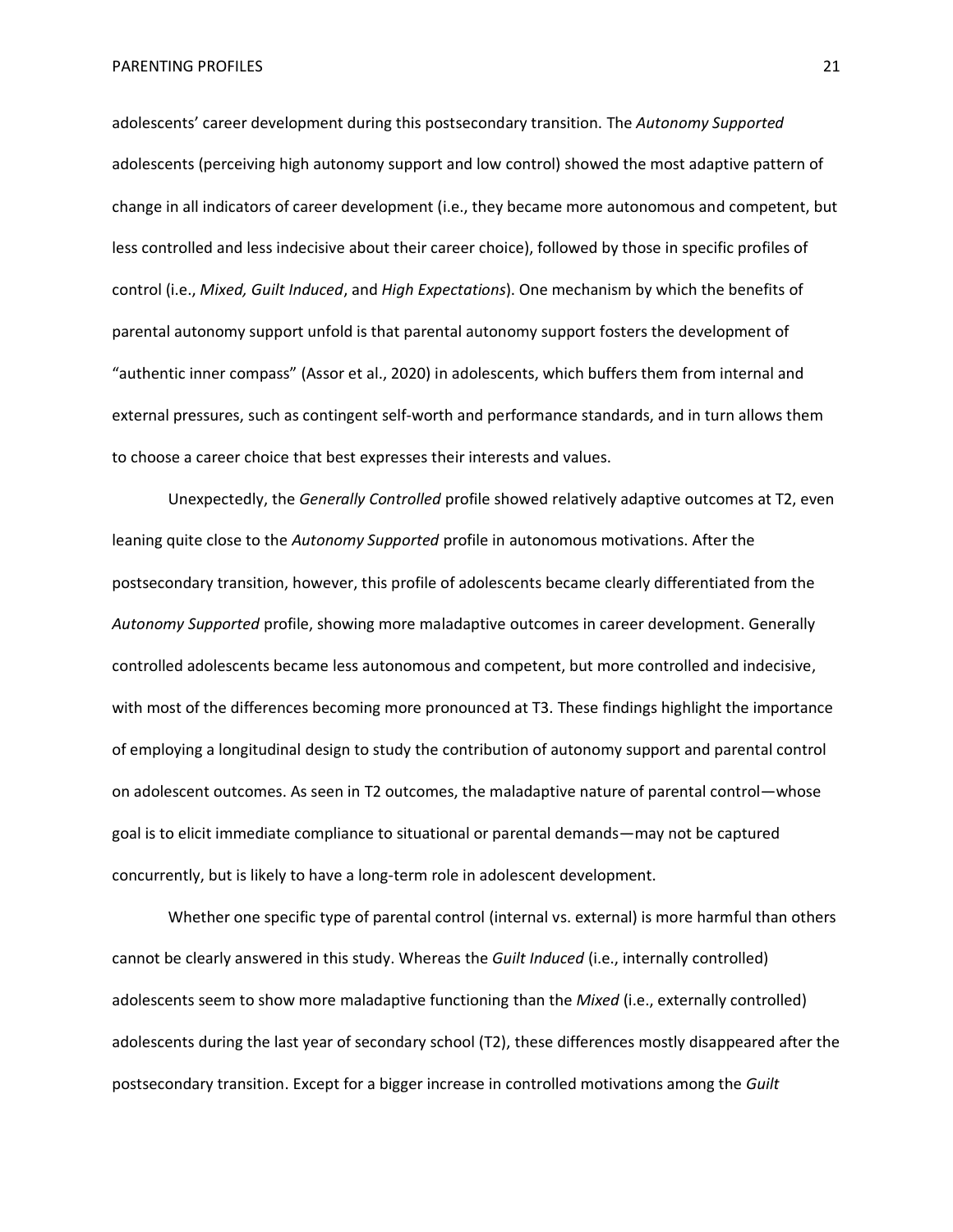*Induced,* the *Guilt Induced* and *Mixed* adolescents did not show differences in their levels of autonomy, competence, and indecision, judging by the large overlaps in the confidence intervals and small to negligible effect sizes. This may be a case of equifinality (Cicchetti & Rogosch, 1996) where different experiences of parental control may lead to similar outcomes (of low competence and autonomy toward career search). Future studies with longer periods can test this equifinality hypothesis about internal and external forms of parental control.

A related question is whether weak CON (in terms of quantity) can be harmless—or even helpful—for adolescents' career development. One can argue that, sometimes, using rewards and threats of punishment is inevitable to get adolescents to act upon the situational demands. Our findings seem to contradict such an assumption. Compared to the *Autonomy Supported* adolescents, those in the *Guilt Induced, Mixed,* and *High Expectations* profiles still showed more maladaptive outcomes*.* These small-to-moderate differences at T2 became larger at T3. One exception is for the *Mixed* profile, in which *Mixed* adolescents showed an increase in competence at T2 that is comparable to that of the *Autonomy Supported* adolescents. The benefit of being in the *Mixed* profile, however, disappeared after the postsecondary transition, with their competence falling to a level comparable to those in the *Generally Controlled* profile at T3.

Altogether, these findings suggest that (1) parental control has negative implications for adolescent career development, regardless of the saliency of one specific behavior or type of control; but (2) adolescents may react to (or cope with) controlling strategies differently (Skinner & Zimmer-Gembeck, 2007): *Mixed* profiles with submission (rigid perseverance/compulsive compliance)*,* and *Guilt Induced* profiles with helplessness (confusion/exhaustion). When threatened and demanded immediate actions, *Mixed* adolescents may have felt pressured to foreclose on a career choice without much exploration (Kroger et al., 2010), as evidenced by a big increase in T2 controlled motivation vis-à-vis their peers in other profiles. Consequently, these adolescents may not have gained sufficient knowledge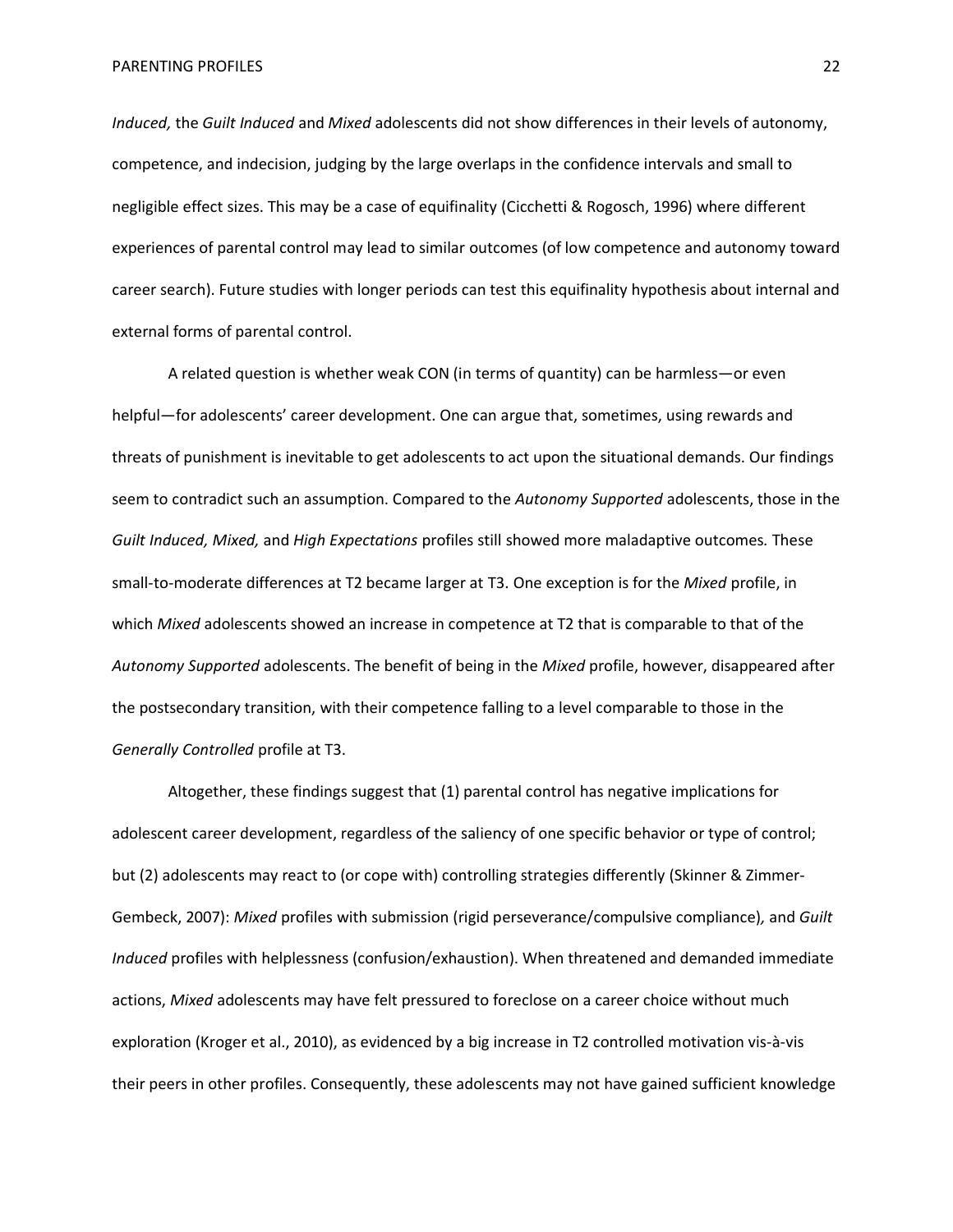about their self or the world of work, nor developed decision-making skills to continue their career search, resulting in lower competence after the postsecondary transition. On the contrary, guilt induction and other internally controlling behaviors can leave adolescents feeling unmotivated and anxious, as shown in the small decrease in autonomomy and competence at T2, which in turn can contribute to increased controlled motivations after their postsecondary transition. Future studies can unravel other coping strategies employed by adolescents in response to parental control and other situational pressures, such as oppositional defiance and negotiation (Flamant et al., 2020; Skinner & Zimmer-Gembeck, 2007; Van Petegem et al., 2015).

# **How and When of Parent Interventions and Career Counseling**

Findings from this study have implications for *how* and *when* career counseling and interventions should be implemented. First, counselors may use these findings to plan tailored interventions for adolescents and parents depending on the profile they belong to. For instance, for *Mixed* adolescents, counselors can encourage them to explore and reflect more deeply on their career choices to see if their choice expresses and integrates different aspects of their self (i.e., their values, skills, and interests). Also, when intervening with parents belonging to this profile, counselors can help parents implement structure in an autonomy-supportive way (i.e., communicating clear and consistent guidelines, providing rationales for demands and requests, and providing informational feedback and scaffolding; Cheon et al., 2020; Ratelle, Duchesne, et al., 2018) as an alternative to their carrots-andsticks motivational strategy.

Second, findings from the LTA also suggest that the last year of secondary school may be an important time for interventions. Not only did substantial percentages of participants in controlling profiles move to the new *High Expectations* profile at T2, but so did a considerable percentage of adolescents in the *Autonomy Supported* profile. As the deadline for career decision making is approaching and the pressure is intensified, adolescents and parents may be more vulnerable to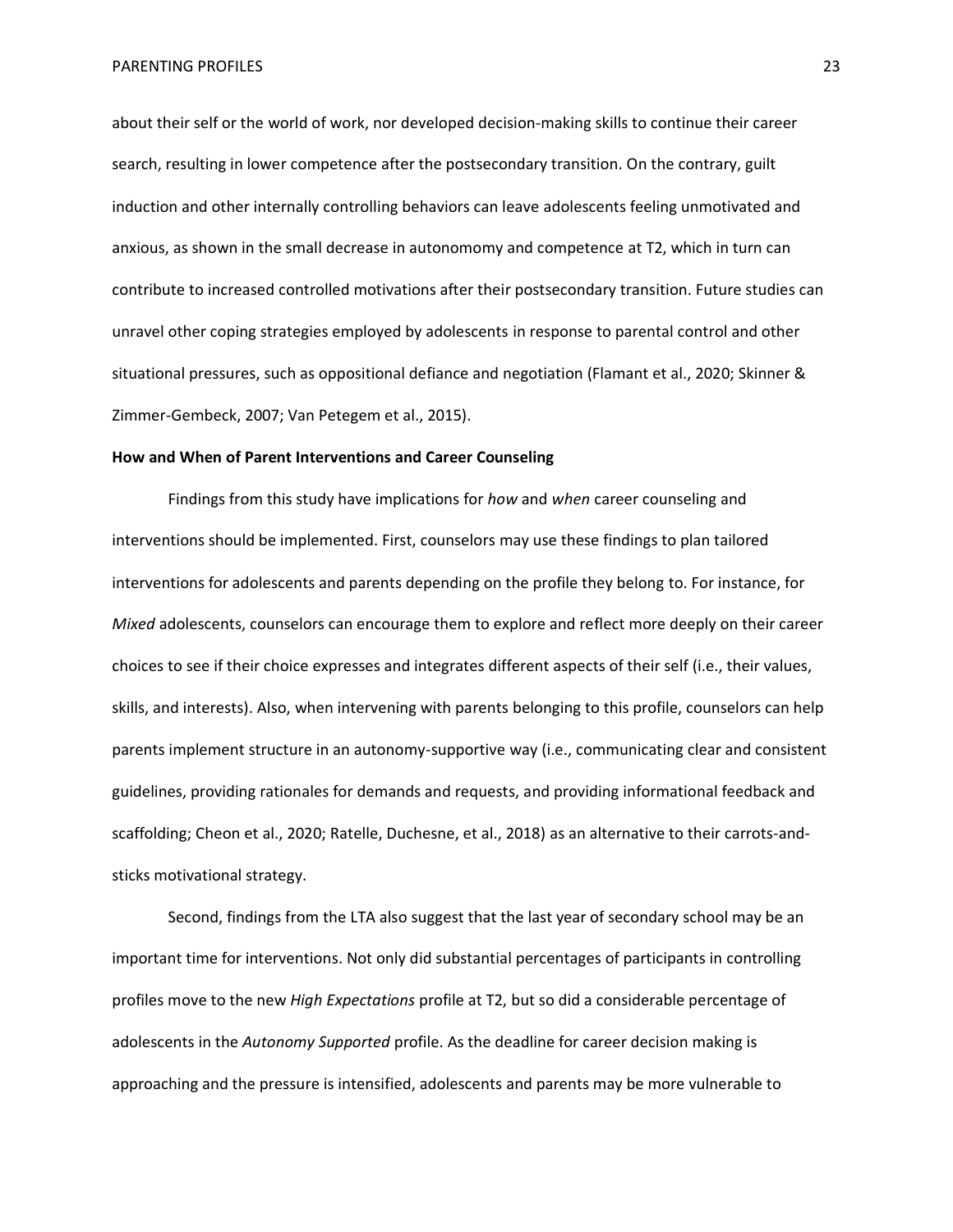perceiving and using controlling strategies. School programs can help parents support adolescents' autonomy (i.e., acknowledging the pressures that adolescents experience in terms of career choices and encouraging their exploration and self-expression) and competence (i.e., providing clear and consistent expectations with meaningful rationales behind and providing information and assistance in their career search). Existing intervention studies show us that these autonomy-supportive and competencesupportive behaviors can be taught (Cheon et al., 2020 for teachers; Joussemet et al., 2018 for parents).

Lastly, different dynamics among the dimensions of autonomy support and control also have implications for measurement and assessment. Using a 5-item short form to measure the general perception of autonomy support (e.g., Parents as Social Context Questionnaire, Skinner et al., 2005) may be justifiable, while for controlling parenting, a multidimensional scale that assesses specific dimensions may be necessary.

## **Strengths, Limitations, and Future Directions**

One strength of this study is considering the multidimensions of autonomy support and control in the person-oriented approach, which allowed us to identify profiles that reflect different ways parents may be controlling toward their child. Disentangling the level and shape effects in profiles, this study identified profiles that otherwise would have been masked and showed the predictive utility of these profiles for indicators of career development. Moreover, by using a three-wave data set that covers a critical period of adolescent career development during which the "first career choice" is being made, this study demonstrated longitudinal associations between parenting profiles and adolescents' exploration and commitment, traversing two developmental periods of late adolescence and emerging adulthood.

Five aspects of the investigation, however, limit the conclusions from this study. First, there was a high drop-out rate (64%) at T3, particularly of participants who were boys and from families with lower SES. This made the T3 sample relatively homogeneous, with most of them living with their parent/s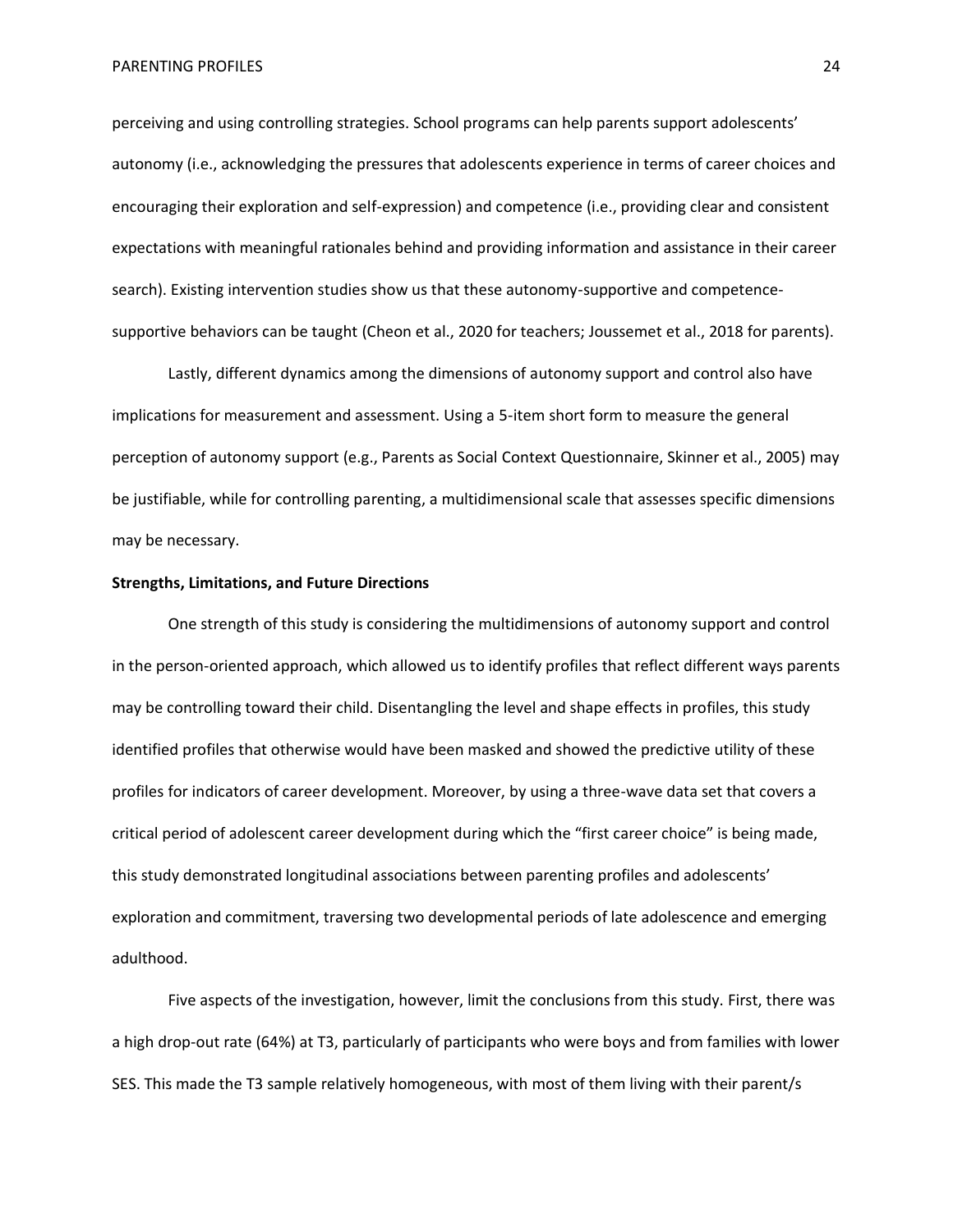(87%) and in higher education (79%). This homogeneity in the sample alongside the selective dropout may limit the generalizability of the current findings to adolescents who do not follow the conventional career trajectory (e.g., high school drop-out, starting a job rather than pursuing higher education). While we opted for a statistical approach to handle missingness (i.e., FIML) rather than a list-wise deletion to reduce biases in our results, our findings may not sufficiently represent the career experiences of a population of young men from the lower SES. Future studies are needed to test the generalizability of the findings to the less-represented population.

Second, our measures of autonomy support and control were based on adolescents' perceptions. While adolescents' perceptions of parenting are directly linked to adolescent outcomes (Hou et al., 2020), they are partial representations of parental behaviors. Past findings show that parents' self-reports of parental behaviors predicted adolescent outcomes over and beyond the child's perceptions of parental behaviors (Ratelle et al., 2017; Ratelle, Morin, et al., 2018). In addition, some studies reported positive or null correlations between autonomy support and control in parents' selfreports, suggesting that parents' reports of their own behaviors might show different interactions and combinations. Future studies can employ multi-informant approaches to examine how the profiles of self-reported parenting behaviors predict adolescent outcomes. Another important area of research for future interventions is understanding antecedents of parenting profiles—the pressures from within (parents' personality traits), from above (contextual/situational factors), and from below (child-specific characteristics).

Third, our study did not consider other parenting dimensions that play an important role in adolescents' career decision making, such as parental involvement and structure. Involvement refers to parents' display of affection and interest in their child's life. It helps adolescents form a secure attachment to their parents, thus providing them a secure base for explorations of their self and their surrounding (Blustein et al., 1995). Structure refers to parents' provision of clear guidelines, feedback,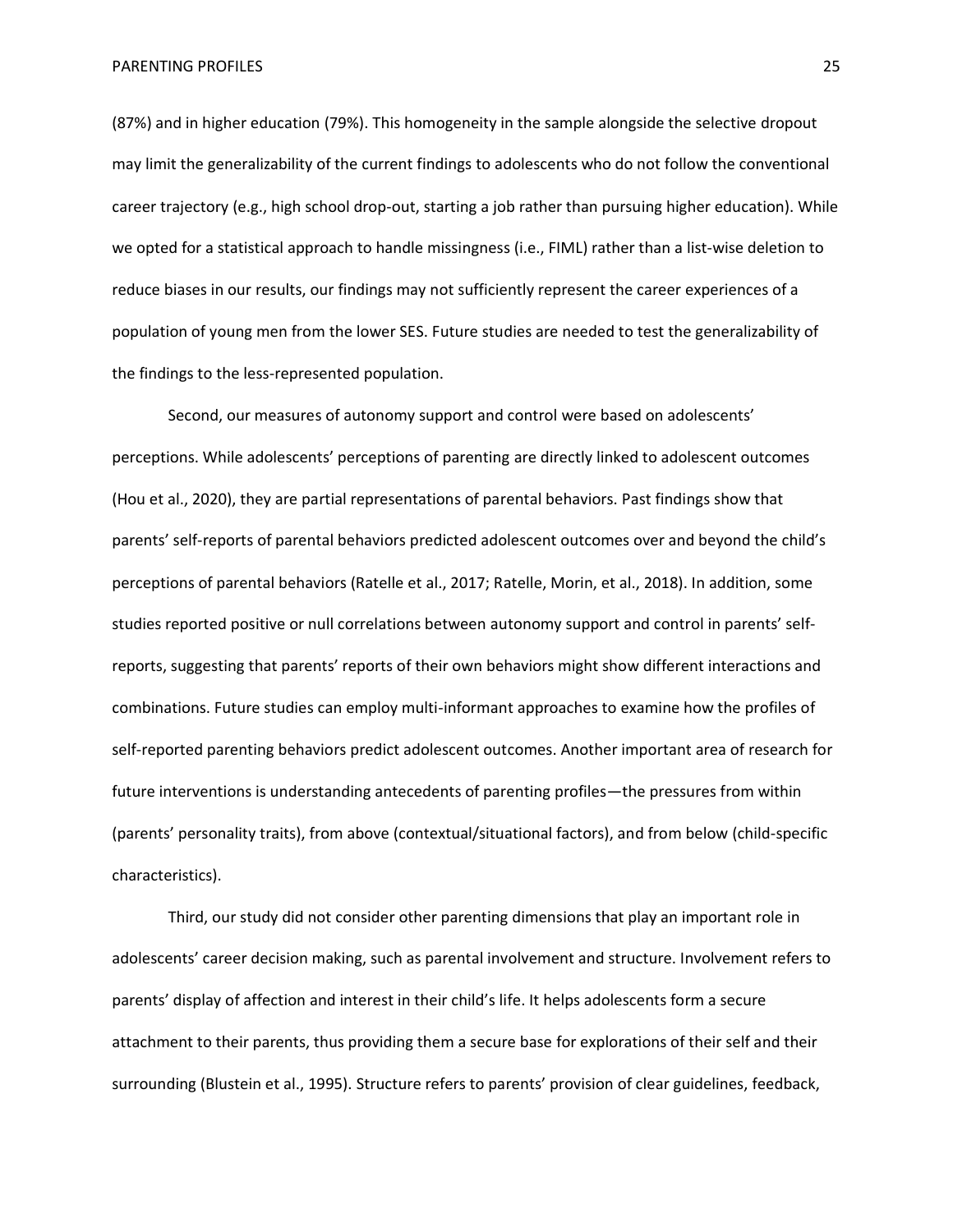and scaffolding (Dietrich & Kracke, 2009; Ratelle, Duchesne, et al., 2018). It nurtures adolescents' sense of competence and their self-regulation capacity, important resources for career exploration and decision making. Future studies can examine not only autonomy support but also parental structure, warmth, and their interactions to provide a more comprehensive picture of parents' role in adolescents' career decision making. Related to this issue is the unique and joint role of fathers and mothers. Given some recent findings suggesting that fathers' parenting has a salient role in goal-oriented activities such as career decisions (Dietrich et al., 2011; Soenens & Vansteenkiste, 2005), future studies are needed to better understand the role played by each parent and in adolescents' career choices.

Fourth, in this study, parenting was measured in a general context, rather than in a context more proximal to the outcomes under study. Future studies can assess parental behaviors in the specific context of parent-child discussions about career choices. While aligning the specificity of the context in the assessment between parenting and adolescent outcomes is important, our study found that mothers' *general* autonomy support and control are still important predictors of adolescents' careerrelated outcomes. This is in line with past findings that reported a high association between adolescents' general perceptions of parenting and the situation-specific appraisals of their parents' behaviors (Van Petegem et al., 2017). Examining the interaction between context-specific and general parenting behaviors can be another avenue of future research. Lastly, given the nature of mixture models, no causal inference is possible, and our analyses were somewhat exploratory, even though some hypotheses guided the study. Particularly, given the emergence of the *High Expectations* profile only at one wave, it is questionable whether this profile is specific to the critical decision period (i.e., the last year of secondary school) or a manifestation of durable developmental changes in adolescents' cognitive ability to distinguish each of the controlling parental behaviors. Future studies are needed to replicate the profiles at this age as well as at different developmental periods.

#### **Conclusions**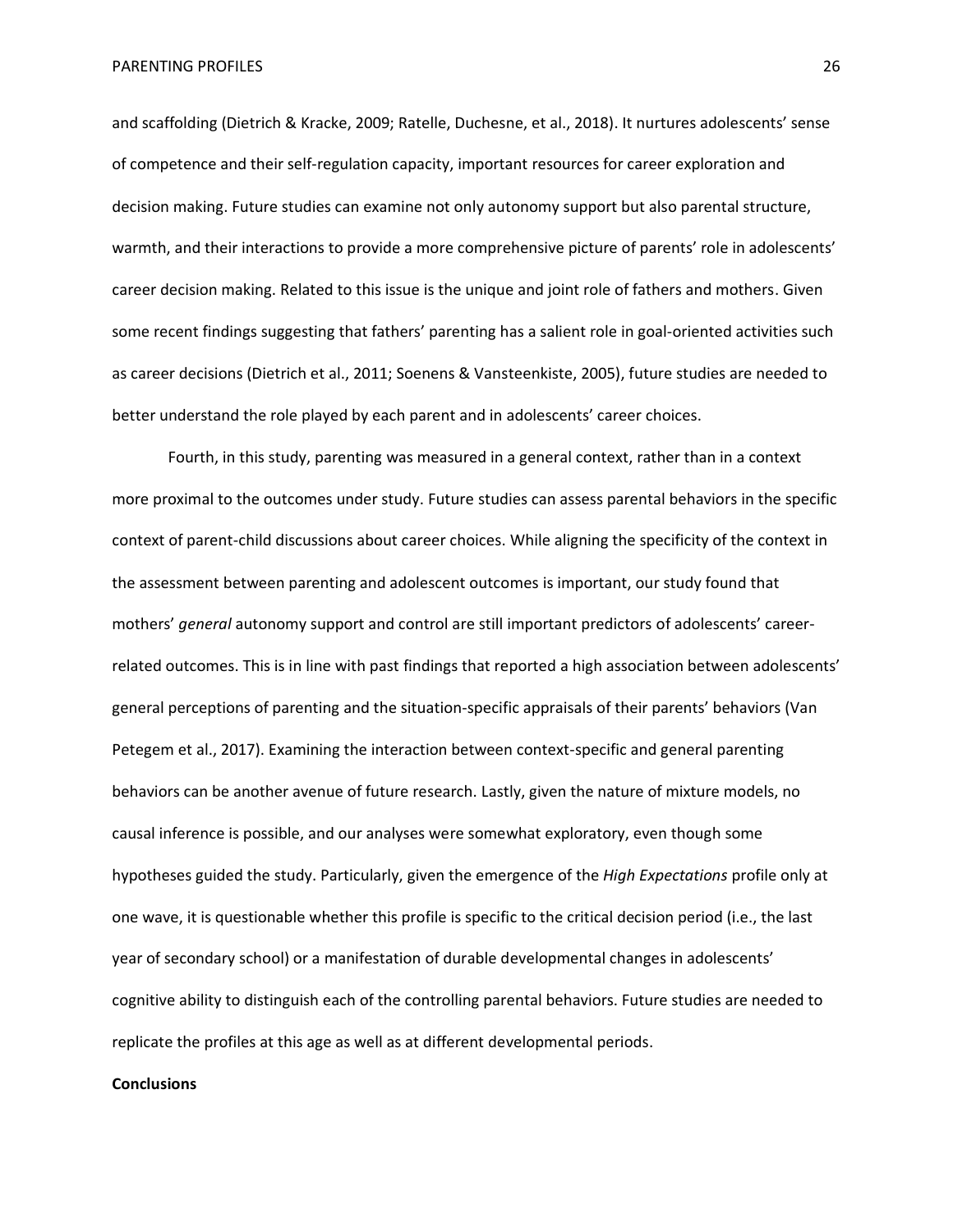"All happy families are alike; each unhappy family is unhappy in its own way." Jointly examining parents' autonomy-supportive and controlling behaviors in a person-centered approach, we found that autonomy-supportive behaviors tend to occur together, which is not the case for controlling behaviors. That is, autonomy-supportive parents act in one uniform way; they take the child's perspective, offer choices and opportunities for exploration and self-expression, *and* provide rationales for demands and requests. Adolescents whose autonomy is supported by these parental behaviors feel autonomous and competent in their career search and feel more certain about their career choice. In contrast, there is more than one way for parents to thwart their child's autonomy—using threats, inducing guilt, *and/or* imposing performance pressures. But the bottom line is that irrespective of the salience of one controlling behavior over the others, parental control in any form undermines adolescents' autonomy and competence in their career search, preventing them from committing to a career choice that best expresses their self. The illusionary "benefit" of parental control is likely short-lived and temporary. Altogether, the findings emphasize the importance of parents' role in supporting autonomy and reducing any form of parental control—be it internal or external—in facilitating optimal career development in adolescents.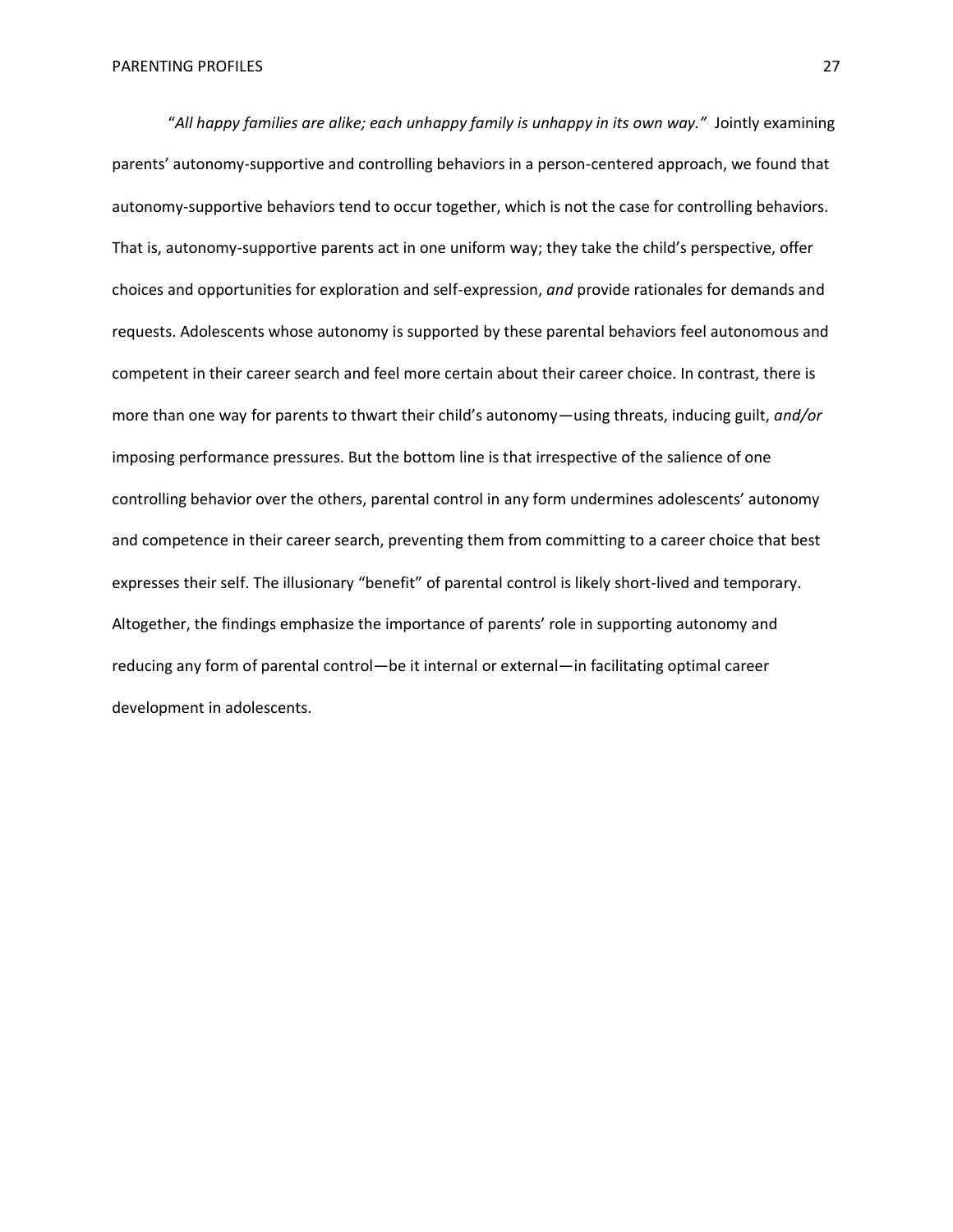# **References**

- Amoura, C., Berjot, S., Gillet, N., Caruana, S., Cohen, J., & Finez, L. (2015). Autonomy-supportive and controlling styles of teaching: Opposite or distinct teaching styles? *Swiss Journal of Psychology, 74*(3), 141-158[. https://doi.org/10.1024/1421-0185/a000156](https://doi.org/10.1024/1421-0185/a000156)
- Assor, A., Soenens, B., Yitshaki, N., Ezra, O., Geifman, Y., & Olshtein, G. (2020). Towards a wider conception of autonomy support in adolescence: The contribution of reflective inner-compass facilitation to the formation of an authentic inner compass and well-being. *Motivation and Emotion, 44*, 159-174.<https://doi.org/10.1007/s11031-019-09809-2>
- Bauer, D. J., & Curran, P. J. (2004). The integration of continuous and discrete latent variable models: potential problems and promising opportunities. *Psychological Methods, 9*(1), 3-29. <https://doi.org/10.1037/1082-989X.9.1.3>
- Betz, N. E., Klein, K. L., & Taylor, K. M. (1996). Evaluation of a short form of the career decision-making self-efficacy scale. *Journal of Career Assessment, 4*(1), 47-57.
- Blustein, D. L., Prezioso, M. S., & Schultheiss, D. P. (1995). Attachment theory and career development. *The Counseling Psychologist, 23*(3), 416-432.<https://doi.org/10.1177/0011000095233002>
- Cheon, S. H., Reeve, J., & Vansteenkiste, M. (2020). When teachers learn how to provide classroom structure in an autonomy-supportive way: Benefits to teachers and their students. *Teaching and Teacher Education, 90*.<https://doi.org/10.1016/j.tate.2019.103004>
- Cicchetti, D., & Rogosch, F. A. (1996). Equifinality and multifinality in developmental psychopathology. *Development and Psychopathology, 8*(4), 597-600. <https://doi.org/10.1017/S0954579400007318>
- Cohen, J. (1992). A power primer. *Psychological Bulletin, 112*(1), 155-159.
- Cordeiro, P. M. G., Paixão, M. P., Lens, W., Lacante, M., & Luyckx, K. (2018). Parenting styles, identity development, and adjustment in career transitions: The mediating role of psychological needs. *Journal of Career Development, 45*(1), 83-97.<https://doi.org/10.1177/0894845316672742>
- Dietrich, J., & Kracke, B. (2009). Career-specific parental behaviors in adolescents' development. *Journal of Vocational Behavior, 75*(2), 109-119.<https://doi.org/10.1016/j.jvb.2009.03.005>
- Dietrich, J., Kracke, B., & Nurmi, J.-E. (2011). Parents' role in adolescents' decision on a college major: A weekly diary study. *Journal of Vocational Behavior, 79*(1), 134-144. <https://doi.org/10.1016/j.jvb.2010.12.003>
- Flamant, N., Haerens, L., Mabbe, E., Vansteenkiste, M., & Soenens, B. (2020, Sep 28). How do adolescents deal with intrusive parenting? The role of coping with psychologically controlling parenting in internalizing and externalizing problems. *Journal of Adolescence, 84*, 200-212. <https://doi.org/10.1016/j.adolescence.2020.09.003>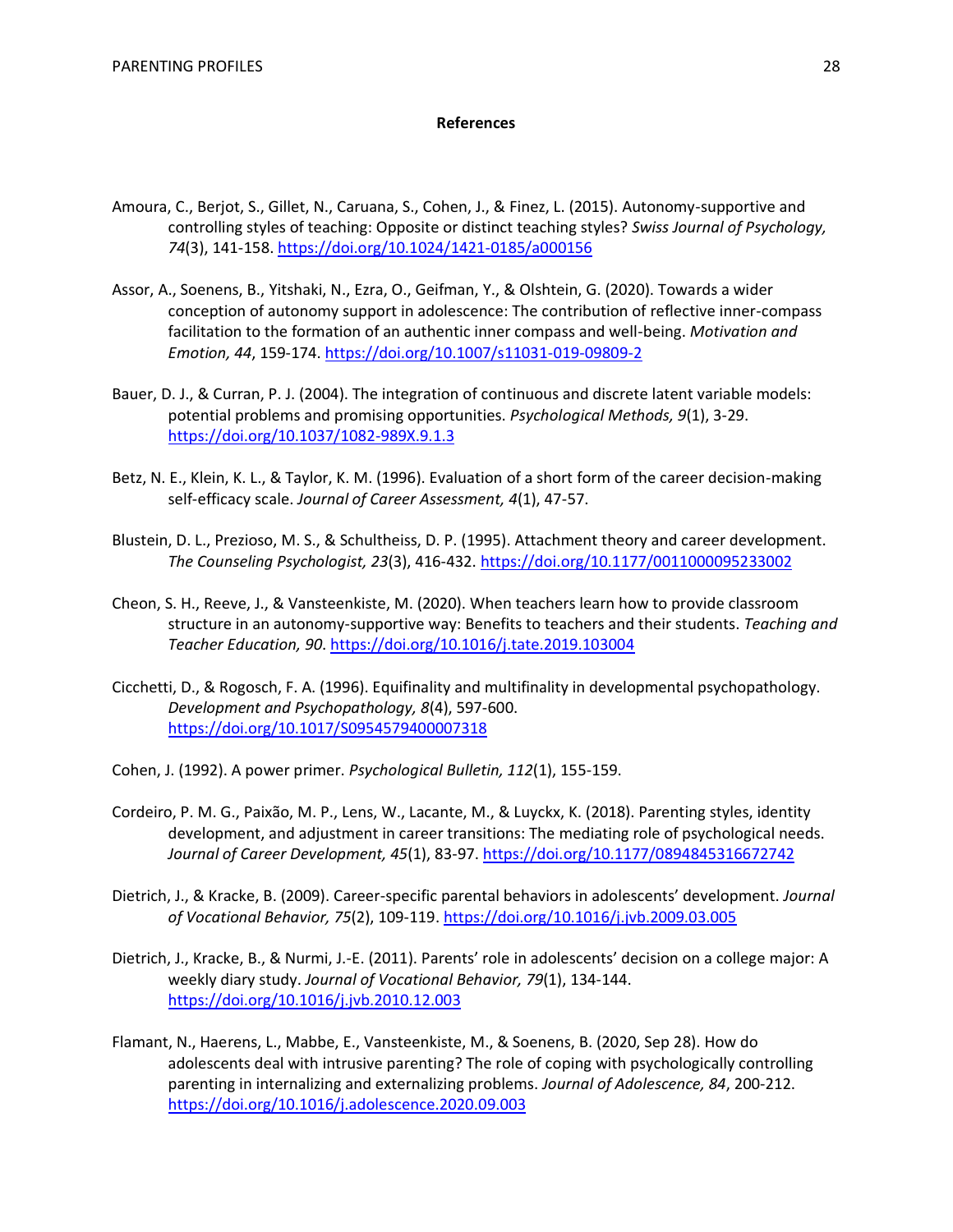- Grolnick, W. S. (2002). *The psychology of parental control: How well-meant parenting backfires*. Psychology Press.
- Grolnick, W. S., Price, C. E., Beiswenger, K. L., & Sauck, C. C. (2007). Evaluative pressure in mothers: Effects of situation, maternal and child characteristics on autonomy supportive versus controlling behavior. *Developmental Psychology, 43*(4), 991-1002.
- Guay, F. (2005). Motivations underlying career decision-making activities: The Career Decision-Making Autonomy Scale (CDMAS). *Journal of Career Assessment, 13*(1), 77-97. <https://doi.org/10.1177/1069072704270297>
- Guay, F., Ratelle, C. F., Senécal, C., Larose, S., & Deschênes, A. (2006). Distinguishing developmental from chronic career indecision: Self-efficacy, autonomy, and social support. *Journal of Career Assessment, 14*(2), 235-251.<https://doi.org/10.1177/1069072705283975>
- Guay, F., Senécal, C., Gauthier, L., & Fernet, C. (2003). Predicting career indecision: A self-determination theory perspective. *Journal of Counseling Psychology, 50*(2), 165-177. <https://doi.org/10.1037/0022-0167.50.2.165>
- Haerens, L., Vansteenkiste, M., De Meester, A., Delrue, J., Tallir, I., Vande Broek, G., Goris, W., & Aelterman, N. (2017). Different combinations of perceived autonomy support and control: identifying the most optimal motivating style. *Physical Education and Sport Pedagogy, 23*(1), 16- 36.<https://doi.org/10.1080/17408989.2017.1346070>
- Holland, J. L., Daiger, D. C., & Power, P. G. (1980). *My vocational situation*. Consulting psychologists Press, Incorporated.
- Hou, Y., Benner, A. D., Kim, S. Y., Chen, S., Spitz, S., Shi, Y., & Beretvas, T. (2020, Apr). Discordance in parents' and adolescents' reports of parenting: A meta-analysis and qualitative review. *Am Psychol, 75*(3), 329-348.<https://doi.org/10.1037/amp0000463>
- Joussemet, M., Landry, R., & Koestner, R. (2008). A self-determination theory perspective on parenting. *Canadian Psychology/Psychologie canadienne, 49*(3), 194-200. <https://doi.org/10.1037/a0012754>
- Joussemet, M., Mageau, G. A., Larose, M. P., Briand, M., & Vitaro, F. (2018). How to talk so kids will listen & listen so kids will talk: A randomized controlled trial evaluating the efficacy of the howto parenting program on children's mental health compared to a wait-list control group. *BMC Pediatrics, 18*(1), 257.<https://doi.org/10.1186/s12887-018-1227-3>
- Katz, I., Cohen, R., Green-Cohen, M., & Morsiano-davidpur, S. (2018). Parental support for adolescents' autonomy while making a first career decision. *Learning and Individual Differences, 65*, 12-19. <https://doi.org/10.1016/j.lindif.2018.05.006>
- Kroger, J., Martinussen, M., & Marcia, J. E. (2010). Identity status change during adolescence and young adulthood: A meta-analysis. *Journal of Adolescence, 33*(5), 683-698. <https://doi.org/10.1016/j.adolescence.2009.11.002>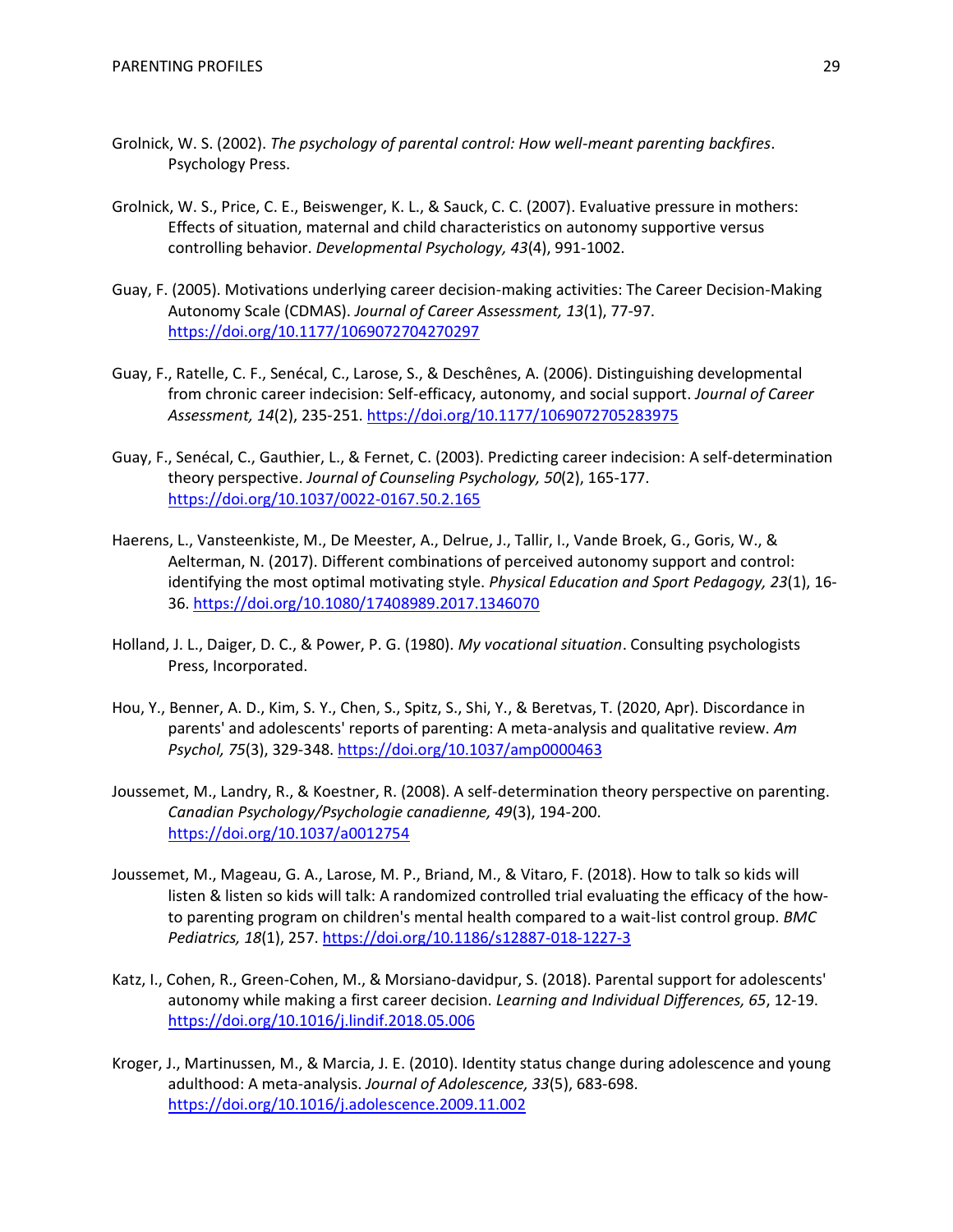- Kush, K., & Cochran, L. (1993). Enhancing a sense of agency through career planning. *Journal of Counseling Psychology, 40*(40), 434-439.
- La Guardia, J. G. (2009). Developing who I am: A self-determination theory approach to the establishment of healthy identities. *Educational Psychologist, 44*(2), 90-104. <https://doi.org/10.1080/00461520902832350>
- Levitt, M. R., Grolnick, W. S., Caruso, A. J., & Lerner, R. E. (2020). Internally and Externally Controlling Parenting: Relations with Children's Symptomatology and Adjustment. *Journal of Child and Family Studies, 29*(11), 3044-3058.<https://doi.org/10.1007/s10826-020-01797-z>
- Liga, F., Lo Coco, A., Musso, P., Inguglia, C., Costa, S., Lo Cricchio, M. G., & Ingoglia, S. (2018). Parental psychological control, autonomy support and Italian emerging adult's psychosocial well-being: a cluster analytic approach. *European Journal of Developmental Psychology, 17*(1), 37-55. <https://doi.org/10.1080/17405629.2018.1532887>
- Luyckx, K., Soenens, B., Goossens, L., & Vansteenkiste, M. (2007). Parenting, identity formation, and college adjustment: A mediation model with longitudinal data. *Identity: An International Journal of Theory and Research, 7*(4), 309-330.<https://doi.org/10.1080/15283480701600785>
- Mageau, G. A., Ranger, F., Joussemet, M., Koestner, R., Moreau, E., & Forest, J. (2015). Validation of the Perceived Parental Autonomy Support Scale (P-PASS). *Canadian Journal of Behavioural Science / Revue canadienne des sciences du comportement, 47*(3), 251-262. <https://doi.org/10.1037/a0039325>
- Magnusson, D., & Stattin, H. (2006). The Person in Context: A Holistic-Interactionistic Approach. In *Handbook of child psychology: Theoretical models of human development, Vol. 1, 6th ed.* (pp. 400-464). John Wiley & Sons Inc.
- Marsh, H. W., Lüdtke, O., Trautwein, U., & Morin, A. J. S. (2009). Classical latent profile analysis of academic self-concept dimensions: Synergy of person- and variable-centered approaches to theoretical models of self-concept. *Structural Equation Modeling: A Multidisciplinary Journal, 16*(2), 191-225[. https://doi.org/10.1080/10705510902751010](https://doi.org/10.1080/10705510902751010)
- Matosic, D., & Cox, A. E. (2014). Athletes' motivation regulations and need satisfaction across combinations of perceived coaching behaviors. *Journal of Applied Sport Psychology, 26*(3), 302- 317.<https://doi.org/10.1080/10413200.2013.879963>
- Morin, A. J. S., Arens, A. K., & Marsh, H. W. (2015). A bifactor exploratory structural equation modeling framework for the identification of distinct sources of construct-relevant psychometric multidimensionality. *Structural Equation Modeling: A Multidisciplinary Journal, 23*(1), 116-139. <https://doi.org/10.1080/10705511.2014.961800>
- Morin, A. J. S., Boudrias, J.-S., Marsh, H. W., Madore, I., & Desrumaux, P. (2016). Further reflections on disentangling shape and level effects in person-centered analyses: An illustration exploring the dimensionality of psychological health. *Structural Equation Modeling: A Multidisciplinary Journal, 23*(3), 438-454.<https://doi.org/10.1080/10705511.2015.1116077>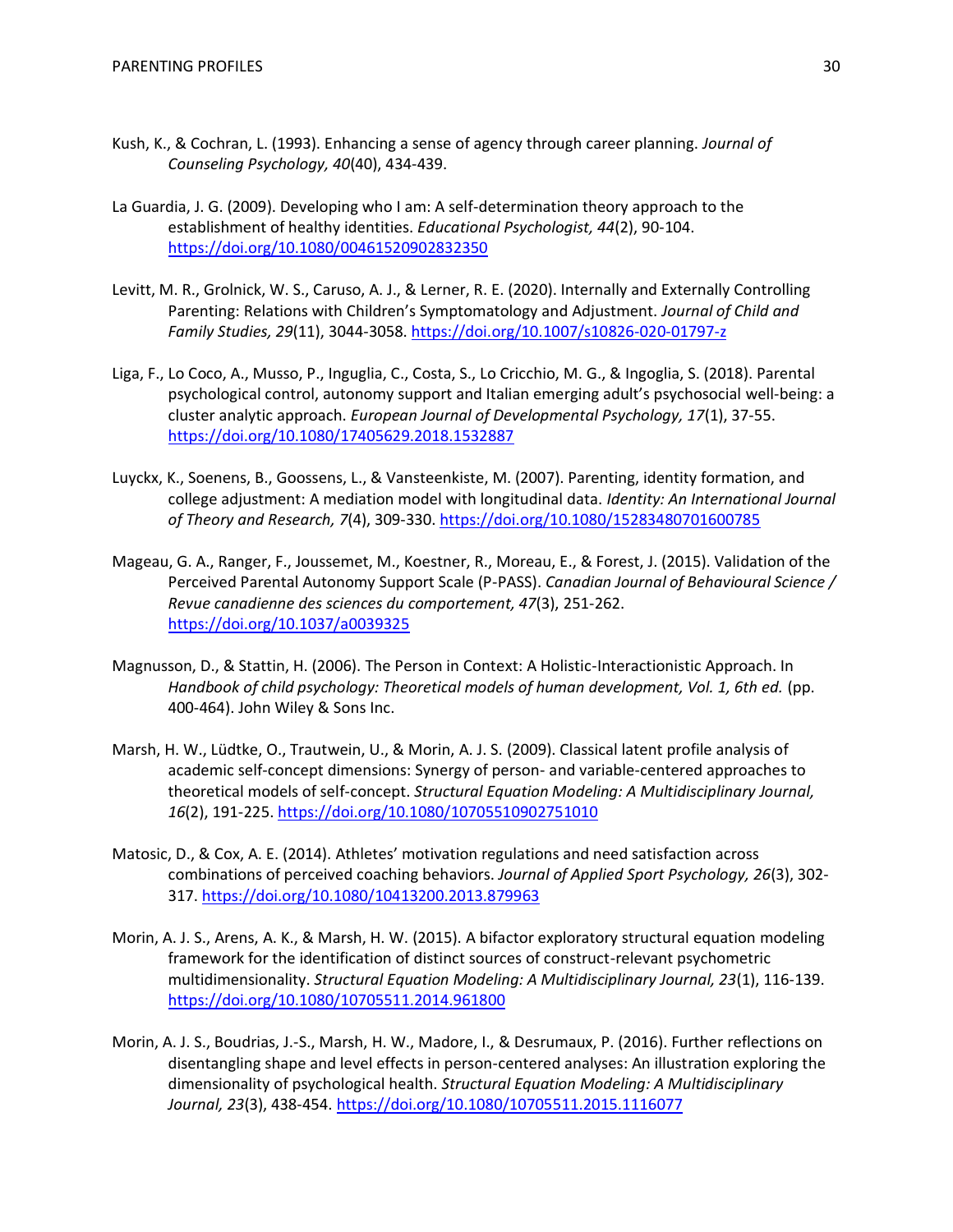Morin, A. J. S., & Litalien, D. (2019). Mixture Modeling for Lifespan Developmental Research. In *Oxford Research Encyclopedia of Psychology*. Oxford University. <https://doi.org/10.1093/acrefore/9780190236557.013.364>

Muthén, L. K., & Muthén, B. O. (1998-2017). *Mplus Users' Guide* (Eighth ed.). Muthén & Muthén.

- Ratelle, C. F., Duchesne, S., & Guay, F. (2017, Jan). Predicting school adjustment from multiple perspectives on parental behaviors. *Journal of Adolescence, 54*, 60-72. <https://doi.org/10.1016/j.adolescence.2016.11.008>
- Ratelle, C. F., Duchesne, S., Guay, F., & Châteauvert, G. B. (2018). Comparing the contribution of overall structure and its specific dimensions for competence-related constructs: A bifactor model. *Contemporary Educational Psychology, 54*, 89-98. <https://doi.org/10.1016/j.cedpsych.2018.05.005>
- Ratelle, C. F., Morin, A. J. S., Guay, F., & Duchesne, S. (2018). Sources of evaluation of parental behaviors as predictors of achievement outcomes. *Motivation and Emotion, 42*(4), 513-526. <https://doi.org/10.1007/s11031-018-9692-4>
- Raykov, T., & Marcoulides, G. A. (2004, 2004/10/01). Using the delta method for approximate interval estimation of parameter functions in SEM. *Structural Equation Modeling: A Multidisciplinary Journal, 11*(4), 621-637. [https://doi.org/10.1207/s15328007sem1104\\_7](https://doi.org/10.1207/s15328007sem1104_7)
- Reeve, J., & Cheon, S. H. (2021). Autonomy-supportive teaching: Its malleability, benefits, and potential to improve educational practice. *Educational Psychologist, 56*(1), 54-77. <https://doi.org/10.1080/00461520.2020.1862657>
- Ryan, R. M., & Deci, E. L. (2017). *Self-determination theory: Basic psychological needs in motivation, development, and wellness*. The Guilford Press.
- Savickas, M. L. (2013). Career construction theory and practice. In S. D. Brown & R. W. Lent (Eds.), *Counseling development and counseling: Putting theory and research to work (pp. 147-183).* John Wiley & Sons.
- Skinner, E., Johnson, S., & Snyder, T. (2005). Six dimensions of parenting: A motivational model. *Parenting: Science and Practice, 5*(2), 175-235. [https://doi.org/10.1207/s15327922par0502\\_3](https://doi.org/10.1207/s15327922par0502_3)
- Skinner, E. A., & Zimmer-Gembeck, M. J. (2007). The development of coping. *Annual Review of Psychology, 58*, 119-144.<https://doi.org/10.1146/annurev.psych.58.110405.085705>
- Soenens, B., Deci, E. L., & Vansteenkiste, M. (2017). How parents contribute to children's psychological health: The critical role of psychological need support. In L. Wehmeyer, T. D. Little, S. J. Lopez, K. A. Shogren, & R. Ryan (Eds.), *Handbook on the Development of Self-Determination* (pp. 171-187). Springer[. https://doi.org/10.1007/978-94-024-1042-6\\_13](https://doi.org/10.1007/978-94-024-1042-6_13)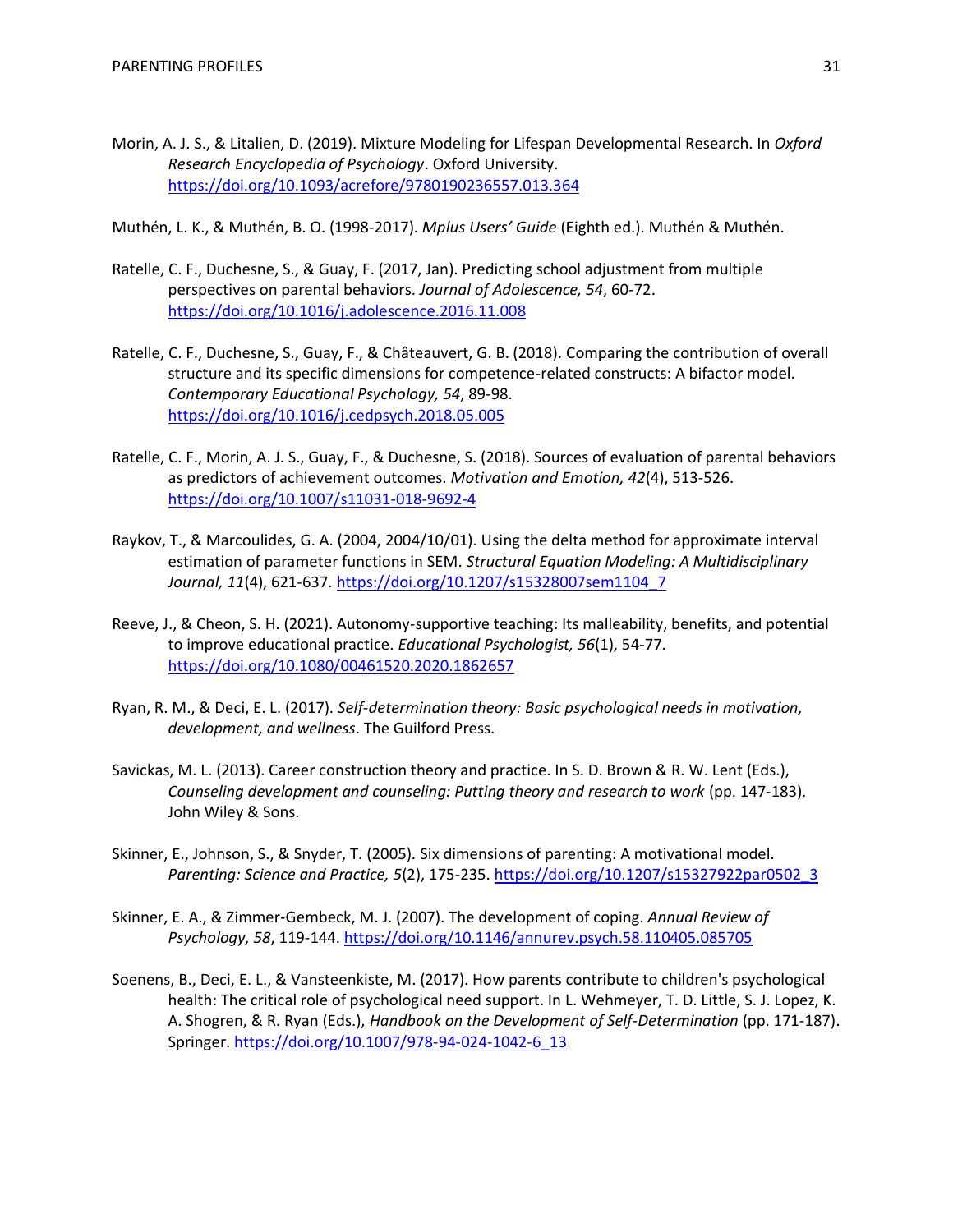- Soenens, B., & Vansteenkiste, M. (2005). Antecedents and outcomes of self-determination in 3 life domains: The role of parents' and teachers' autonomy support. *Journal of Youth and Adolescence, 34*(6), 589-604.<https://doi.org/10.1007/s10964-005-8948-y>
- Soenens, B., Vansteenkiste, M., & Luyten, P. (2010, Feb). Toward a domain-specific approach to the study of parental psychological control: distinguishing between dependency-oriented and achievement-oriented psychological control. *Journal of Personality, 78*(1), 217-256. <https://doi.org/10.1111/j.1467-6494.2009.00614.x>
- Soenens, B., Vansteenkiste, M., & Sierens, E. (2009). How are parental psychological control and autonomy-support related? A cluster-analytic approach. *Journal of Marriage and Family, 71*, 187-202.
- Statistics Canada. (2013). *Median total income, by family type, by province and territory.* . [http://www40.statcan.gc.ca/l01/cst01/famil108a-eng.htm.](http://www40.statcan.gc.ca/l01/cst01/famil108a-eng.htm)
- Statistics Canada. (2017). *Changes in parents' participation in domestic tasks and care for children from 1986 to 2015*. [https://www150.statcan.gc.ca/n1/en/pub/89-652-x/89-652-x2017001](https://www150.statcan.gc.ca/n1/en/pub/89-652-x/89-652-x2017001-eng.pdf?st=VR5jxqCW) [eng.pdf?st=VR5jxqCW](https://www150.statcan.gc.ca/n1/en/pub/89-652-x/89-652-x2017001-eng.pdf?st=VR5jxqCW)
- Taveira, M. D. C., & Moreno, M. L. R. (2003). Guidance theory and practice: The status of career exploration. *British Journal of Guidance & Counselling, 31*(2), 189-208. <https://doi.org/10.1080/0306988031000102360>
- Van Petegem, S., Soenens, B., Vansteenkiste, M., & Beyers, W. (2015, May-Jun). Rebels with a cause? Adolescent defiance from the perspective of reactance theory and self-determination theory. *Child Development, 86*(3), 903-918.<https://doi.org/10.1111/cdev.12355>
- Van Petegem, S., Zimmer-Gembeck, M. J., Soenens, B., Vansteenkiste, M., Brenning, K., Mabbe, E., Vanhalst, J., & Zimmermann, G. (2017). Does general parenting context modify adolescents' appraisals and coping with a situation of parental regulation? The case of autonomy-supportive parenting. *Journal of Child and Family Studies, 26*(9), 2623-2639. <https://doi.org/10.1007/s10826-017-0758-9>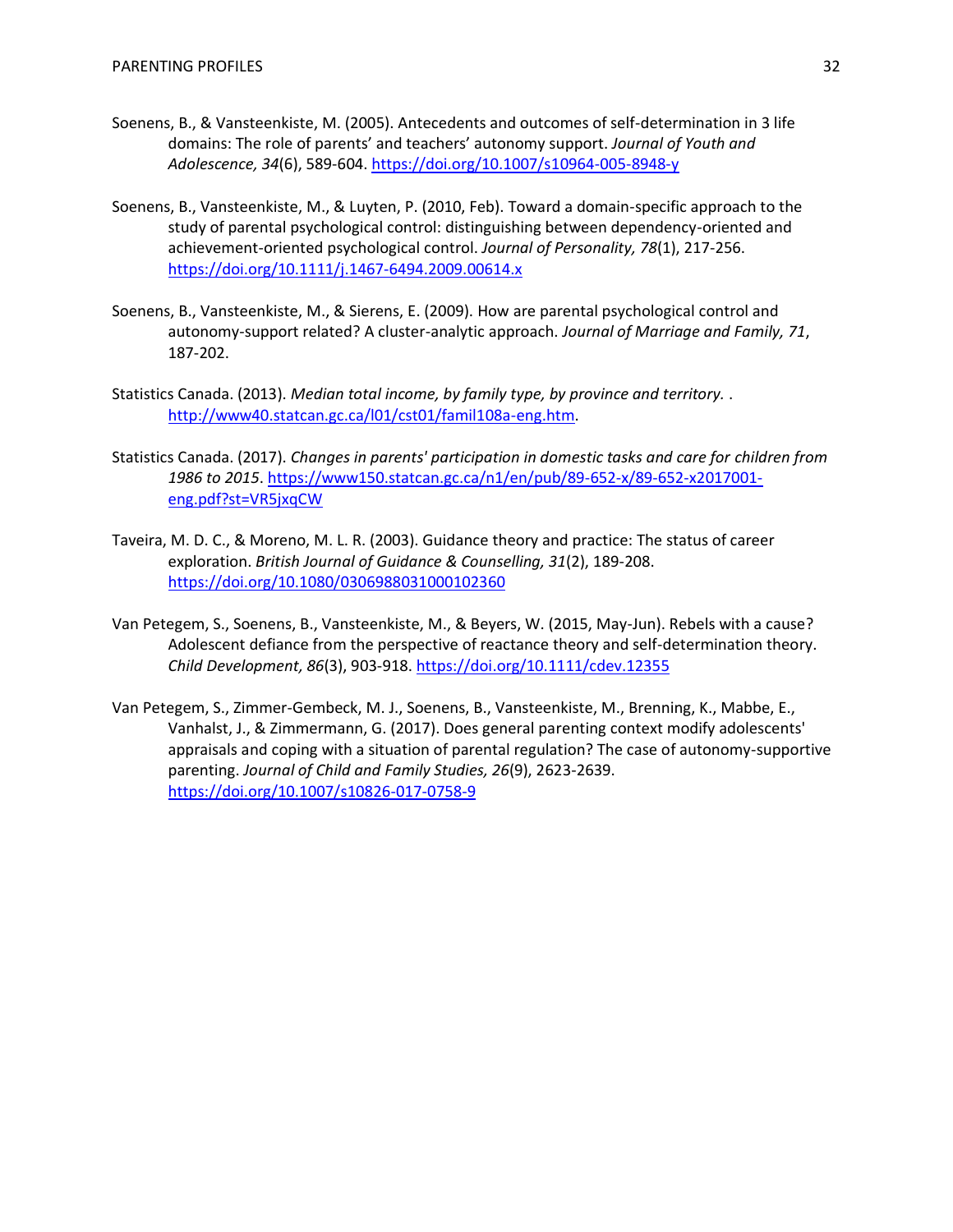# **Table 1**

| Model                     | AIC     | <b>AICC</b> | <b>BIC</b> | <b>ABIC</b> | Entropy | aLMR  | <b>BLRT</b> |
|---------------------------|---------|-------------|------------|-------------|---------|-------|-------------|
| Secondary 4 ( $n = 378$ ) |         |             |            |             |         |       |             |
| 1 profile                 | 6666.46 | 6667.96     | 6729.42    | 6678.65     |         |       |             |
| 2 profiles                | 6481.96 | 6485.65     | 6580.33    | 6501.01     | 0.684   | 0.015 | ≤0.001      |
| 3 profiles                | 6348.85 | 6355.79     | 6482.63    | 6374.76     | 0.731   | 0.001 | ≤0.001      |
| 4 profiles                | 6269.81 | 6281.13     | 6439.01    | 6302.58     | 0.746   | 0.340 | ≤0.001      |
| 5 profiles                | 6220.24 | 6237.20     | 6424.85    | 6259.87     | 0.795   | 0.035 | ≤0.001      |
| 6 profiles                | 6173.19 | 6197.12     | 6413.21    | 6219.68     | 0.821   | 0.130 | ≤0.001      |
| Secondary 5 ( $n = 402$ ) |         |             |            |             |         |       |             |
| 1 profile                 | 7193.67 | 7195.08     | 7257.61    | 7206.84     |         |       |             |
| 2 profiles                | 6957.72 | 6961.18     | 7057.63    | 6978.31     | 0.705   | 0.001 | ≤0.001      |
| 3 profiles                | 6787.50 | 6793.99     | 6923.38    | 6815.50     | 0.738   | 0.009 | ≤0.001      |
| 4 profiles                | 6702.24 | 6712.81     | 6874.09    | 6737.64     | 0.758   | 0.614 | ≤0.001      |
| 5 profiles                | 6618.61 | 6634.40     | 6826.43    | 6661.42     | 0.768   | 0.337 | ≤0.001      |
| 6 profiles                | 6565.57 | 6587.81     | 6809.35    | 6615.79     | 0.792   | 0.526 | ≤0.001      |

*Comparison of Fit Indices of the LPA Models Estimated Separately at Each Wave*

*Note*. AIC = Akaike information criterion; AICC = Consistent AIC; BIC = Bayesian information criterion; ABIC = the sample-size Adjusted BIC; aLMR = Adjusted Lo, Mendell, and Rubin LRTs; BLRT = Bootstrap

Likelihood Ratio Test.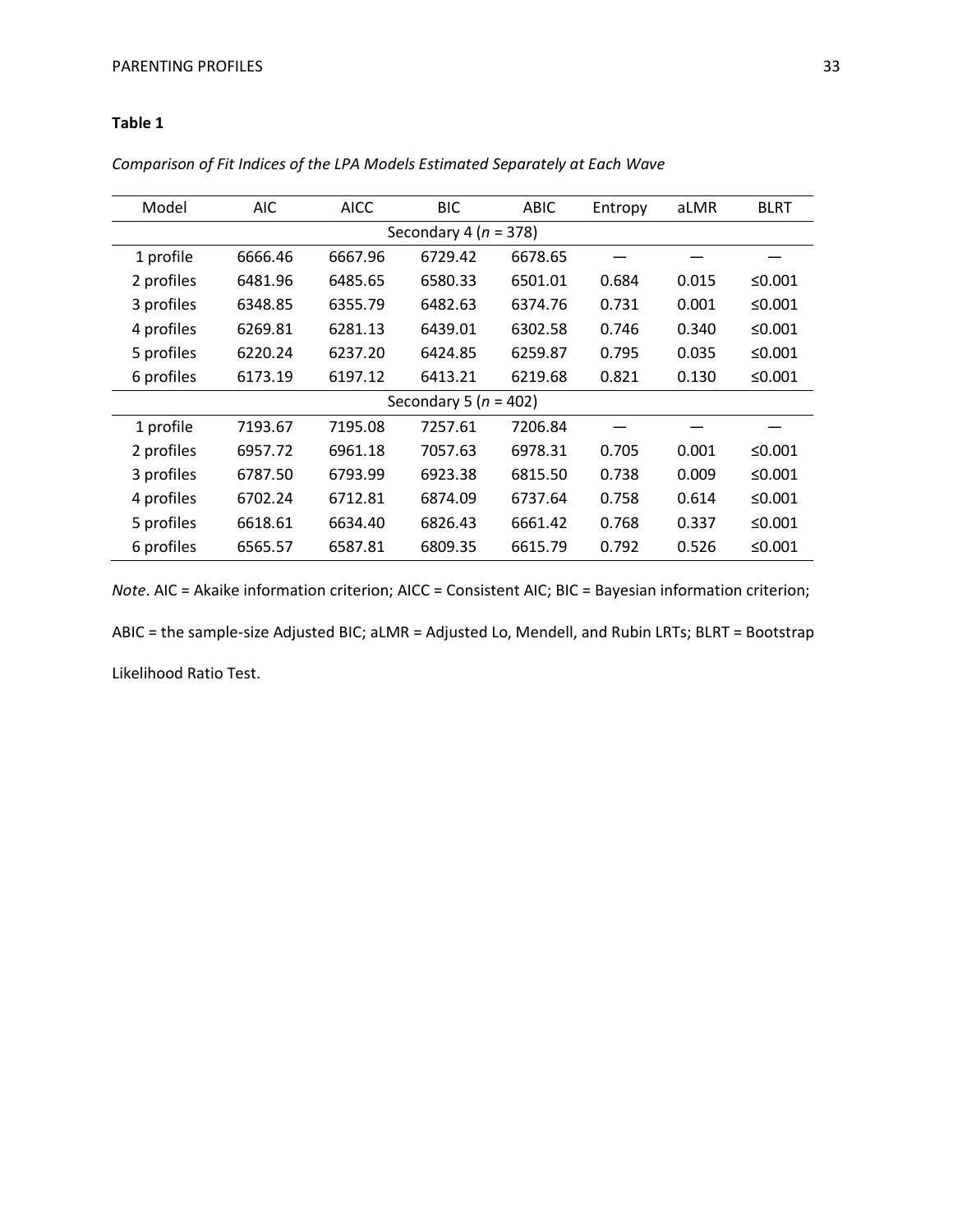# **Figure 1**

*Final Profile Solutions at Time 1 and Time 2*



*Note.* The upper panel shows the final 4-profile solution at Time 1 (Secondary 4) while the lower panel shows the final 5-profile solution at Time 2 (Secondary 5, the last year of secondary education). The lines represent the profile-specific means of parenting behaviors expressed in *z* scores (*M =* 0, *SD* = 1). The percentages in the legends represent the proportion of the sample belonging to the profile. G = global factor; S = specific factor; AS = autonomy support; CON = control.